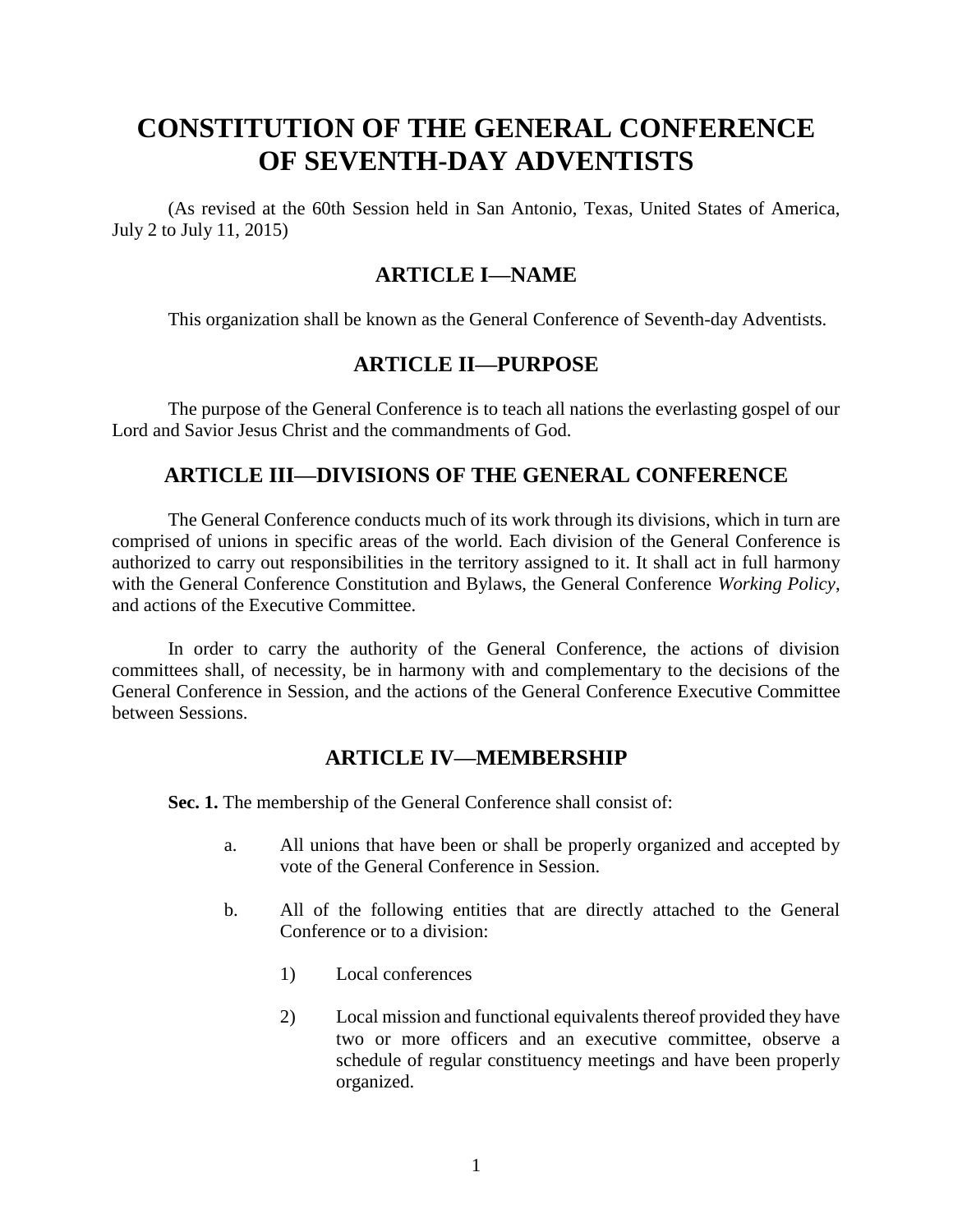## **ARTICLE V—GENERAL CONFERENCE SESSIONS**

**Sec. 1.** The General Conference shall hold quinquennial Sessions at such time and place as the General Conference Executive Committee shall designate and announce by a notice published in the *Adventist Review* or *Adventist World* or other publications voted by the General Conference Executive Committee in three consecutive months beginning at least four months before the date for the opening of the Session. In case special world conditions make it imperative to postpone the calling of the Session, the General Conference Executive Committee, in regular or special council, shall have authority to make such postponement, not to exceed two years, giving notice to all constituent organizations.

**Sec. 2.** The General Conference Executive Committee may call special sessions of the General Conference at such time and place as it considers proper, by means of a notice as provided for in Sec. 1., and the transactions of such special sessions shall have the same force as those of the regular sessions.

**Sec. 3.** At least one-third of the total delegates authorized hereinafter under Sec. 5. of Article V, must be present at the opening meeting of any regular or specially called General Conference Session to constitute a quorum for the transaction of business. Once the Session is declared open, the delegates remaining present shall constitute a quorum.

**Sec. 4.** The election of officers and the voting on all matters of business shall be by *viva-voce* vote, or as designated by the Chair, unless otherwise requested by a majority of the delegates present.

**Sec. 5.** The delegates to a General Conference Session shall be designated as follows:

- a. Regular delegates.
- b. Delegates at large.
- c. In case of financial exigency or other major crisis within the Church or in the international arena, the General Conference Executive Committee may take an action to reduce the maximum number of delegates to a particular General Conference Session. Such reduction shall then be applied to both regular delegates and delegates at large.

**Sec. 6.** Regular delegates shall represent the General Conference's member units as defined in Article IV, as follows:

> a. Delegates representing union conferences and union of churches conferences having division affiliation shall be appointed by the respective union executive committee.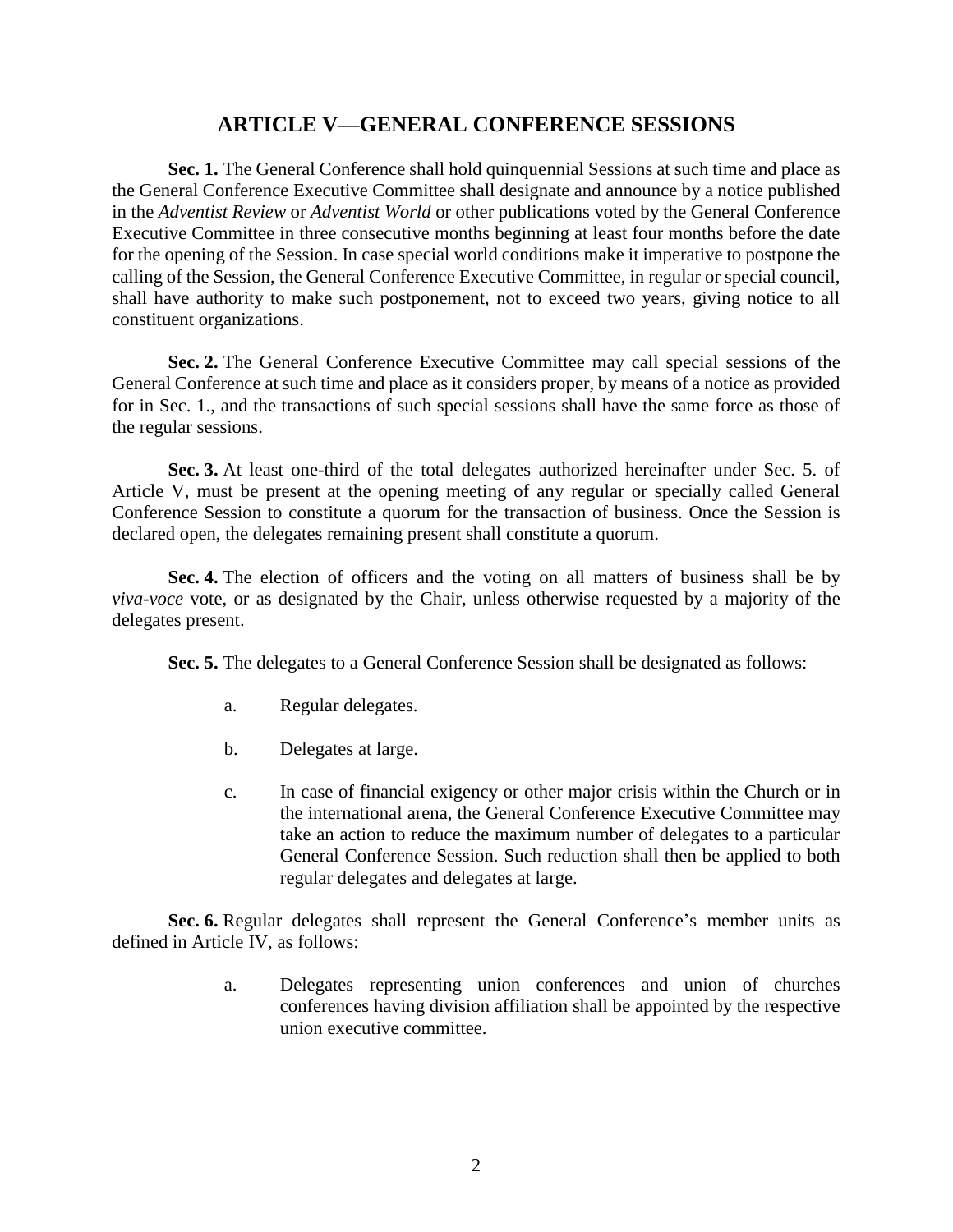- b. Delegates representing union missions and union of churches missions having division affiliation shall be appointed by the respective division executive committees in consultation with the organizations concerned.
- c. Delegates representing conferences and missions having union conference affiliation shall be appointed by the respective union conference executive committees in consultation with the organizations concerned.
- d. Delegates representing conferences and missions having union mission affiliation shall be appointed by the respective division executive committees in consultation with the organizations concerned.
- e. Delegates representing conferences and missions directly attached to divisions shall be appointed by the respective division executive committees in consultation with the organizations concerned.
- f. Delegates representing division institutions, the number of whom shall correspond to the number of division institutions within each division, shall be appointed by the respective division executive committees in consultation with the organizations concerned.
- g. Delegates representing union conferences and union of churches conferences directly attached to the General Conference shall be appointed by the executive committee of the respective attached entity.
- h. Delegates representing union missions, union of churches missions, and local conferences and missions directly attached to the General Conference shall be appointed by the General Conference Executive Committee in consultation with the organizations concerned.

**Sec. 7.** Regular delegates shall be allotted on the following basis:

- a. Each union conference shall be entitled to two delegates other than its president (who is a delegate at large) without regard to membership size.
- b. Each union mission shall be entitled to one delegate other than its president (who is a delegate at large) without regard to membership size.
- c. Each union of churches conference shall be entitled to one delegate other than its president (who is a delegate at large) without regard to membership size.
- d. Each union of churches mission is represented by its president (who is a delegate at large).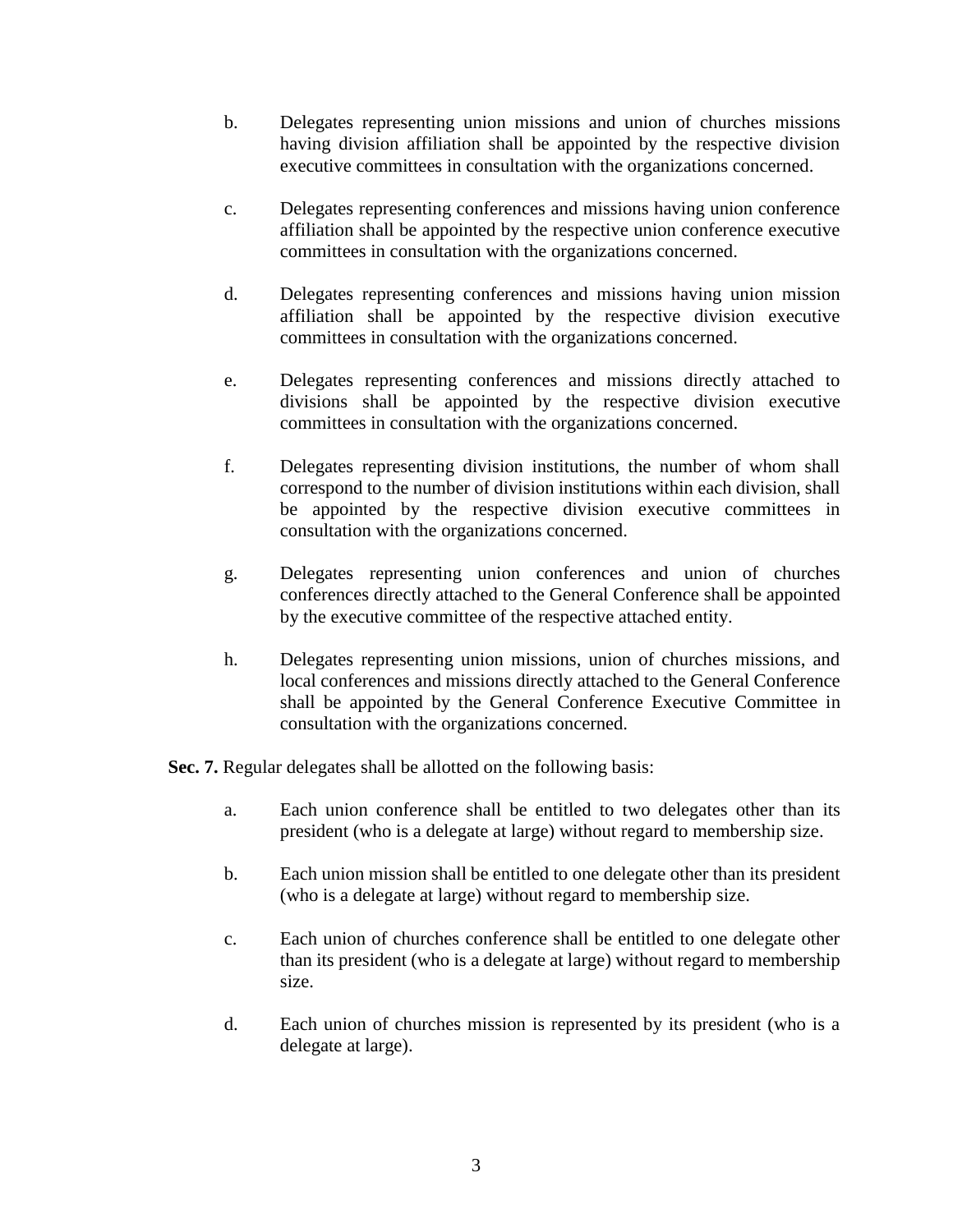- e. Each local conference shall be entitled to two delegates without regard to membership size.
- f. Each local mission/field shall be entitled to one delegate without regard to membership size.
- g. Each division shall be entitled to additional delegates based upon its membership as a proportion of the world Church membership. The total number of delegates from all divisions under this provision shall not exceed 400. The resulting quota of division delegates under this provision shall be distributed first to the unions that are affiliated with that division, based on each union's proportion of the division membership. Any unallocated delegate entitlements under this process shall be allocated at the discretion of the division executive committee.
- h. Unused quotas of regular delegates allocated to unions and unions of churches may be reallocated by the divisions.

**Sec. 8.** Delegates at large shall represent the General Conference, its institutions, divisions of the General Conference, and division institutions and shall be appointed on the following basis:

- a. All members of the General Conference Executive Committee.
- b. Associate directors/secretaries of General Conference departments and associations.
- c. Twenty delegates from General Conference appointed staff. Such delegates shall be selected by the General Conference Executive Committee upon recommendation from the General Conference Administrative Committee.
- d. Twenty delegates for each division.
- e. Each division shall be entitled to additional delegates corresponding to the number of division institutions within its territory.
- f. Those representatives of the General Conference and division institutions and other entities, and those employees, field secretaries, laypersons, and pastors who are selected by the Executive Committees of the General Conference and its divisions, by a process and distribution as defined by the Executive Committee of the General Conference. The number of these delegates shall be 300.

**Sec. 9.** Division administrations shall consult with unions to ensure that the entire division delegation shall be comprised of Seventh-day Adventists in regular standing, at least 50 percent of whom shall be laypersons, pastors, teachers, and non-administrative employees, of both genders, and representing a range of age groups and nationalities. The majority of the above 50 percent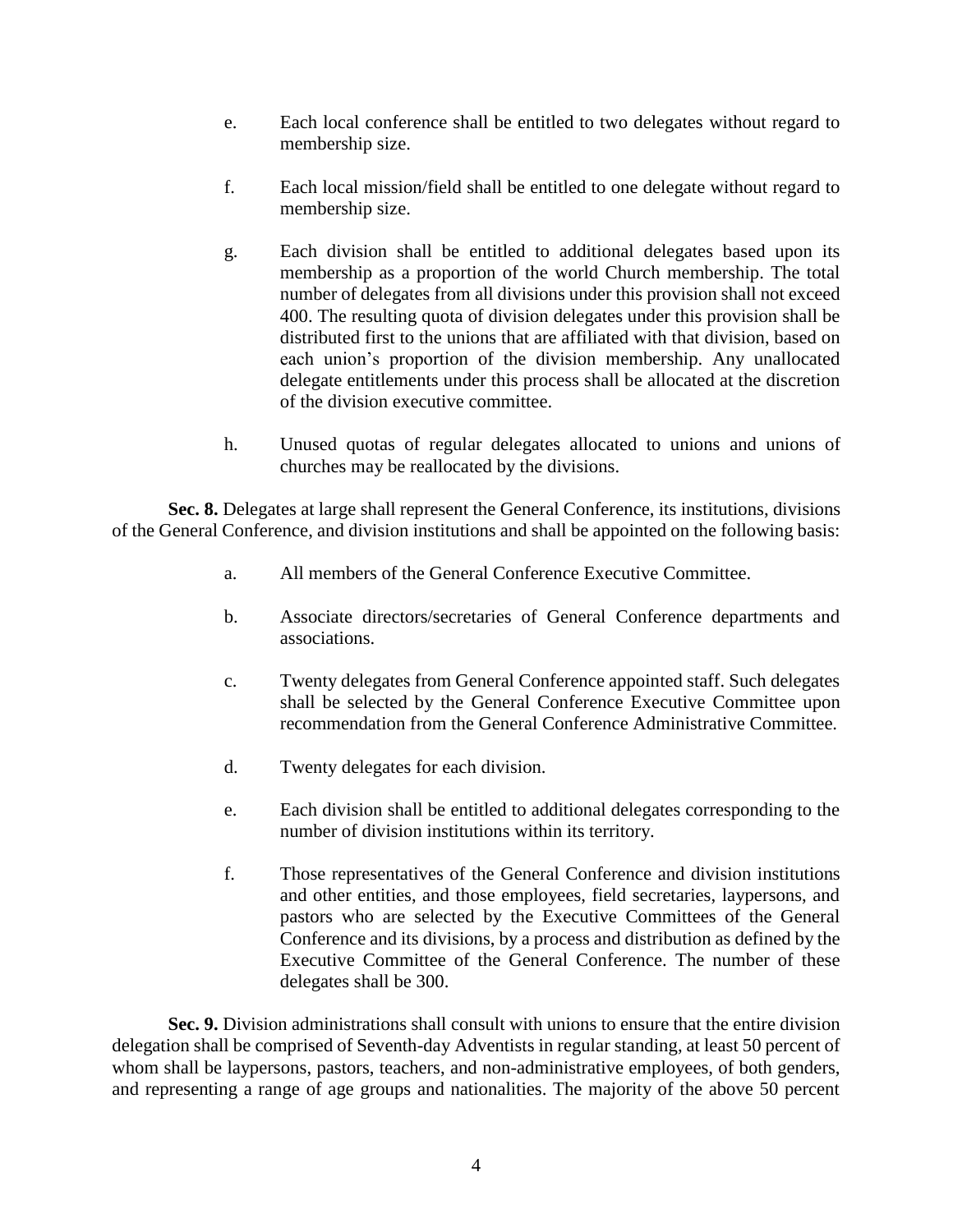shall be laypersons. Delegate selections from General Conference and division institutions, and those selected under Sec. 8.d. above, shall not be required to satisfy the quota for laity.

**Sec. 10.** Credentials to sessions shall be issued by the General Conference to those appointed in harmony with the provisions of this article.

**Sec. 11.** Calculations for all delegate allotments, as provided for in this article, shall be based upon:

- a. The membership as of December 31 of the second year preceding the General Conference Session.
- b. The number of denominational entities eligible for inclusion in determining quotas and which are in existence as of December 31 of the second year preceding the General Conference Session.

# **ARTICLE VI—ELECTION**

**Sec. 1.** The following shall be elected at each regular session of the General Conference:

- a. A president, vice presidents, a secretary, an undersecretary, associate secretaries, division secretaries, a treasurer/chief financial officer, an undertreasurer, associate treasurers, division treasurers/chief financial officer, a director and associate directors of the General Conference Auditing Service, and a director/secretary and associate director/secretary (directors/secretaries) of each duly organized General Conference department and association as specified in Article X, Sec. 1. of the General Conference Bylaws.
- b. A General Conference Auditing Service Board as provided for in the General Conference Bylaws, Article VIII, Sec. 2.-a.

**Sec. 2.** The following shall be approved by vote of the Executive Committee at a subsequent meeting, following recommendations from the divisions:

Other persons to serve as members of the General Conference Executive Committee as provided for in Article VIII, Sec. 1. b.

# **ARTICLE VII—APPOINTMENT**

The following shall be appointed at the first Annual Council of the Executive Committee following a regular session: a director of Office of Archives, Statistics, and Research, a director and associate directors of the Biblical Research Institute, a director and research scientists of the Geoscience Research Institute, editors and associate editors for the principal denominational journals prepared at the General Conference, and any other non-departmental positions which have been established and filled by General Conference Executive Committee appointment. This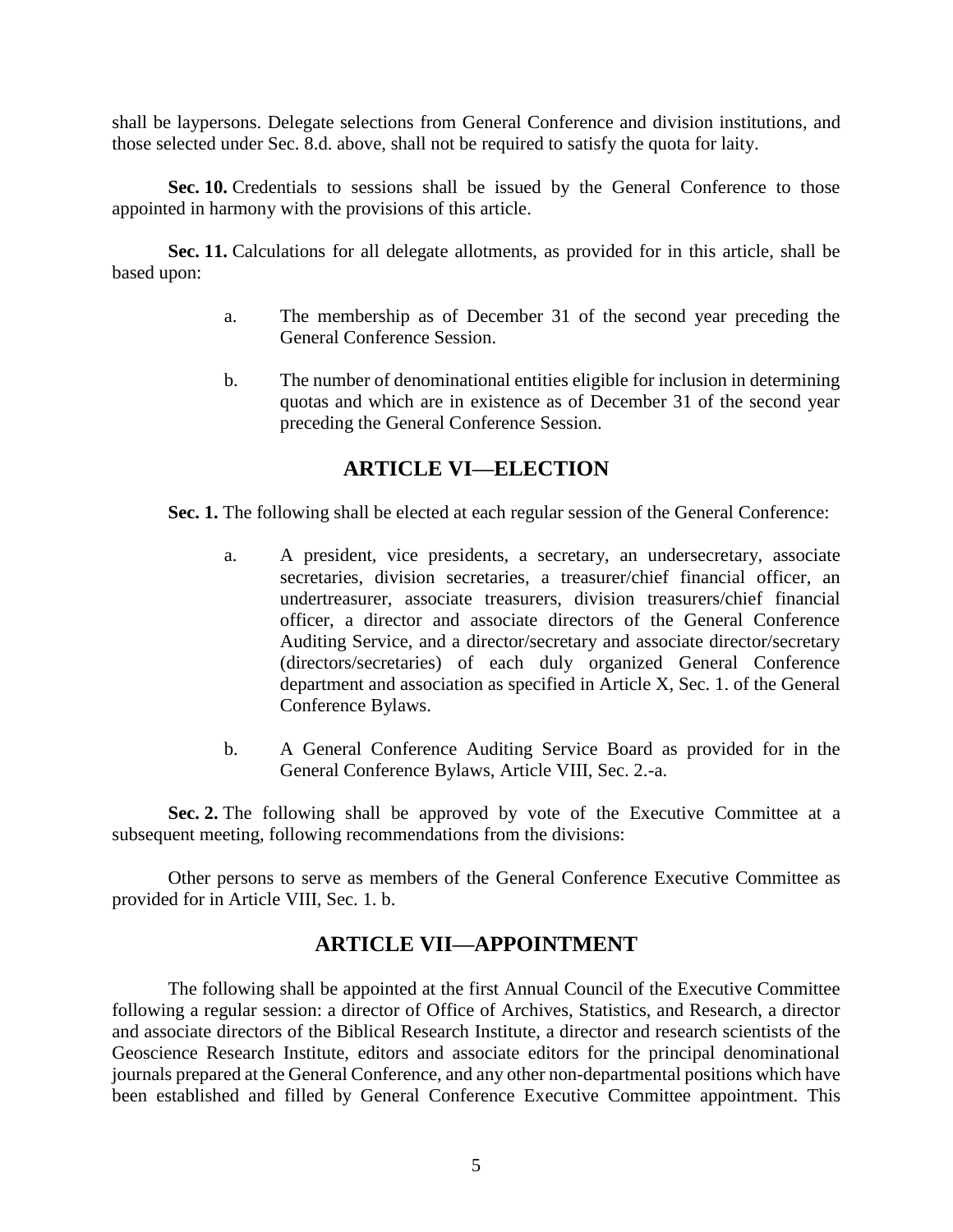Annual Council shall also appoint the membership of standing committees and various operating boards which have been established and filled by General Conference Executive Committee appointment.

## **ARTICLE VIII—GENERAL CONFERENCE EXECUTIVE COMMITTEE**

**Sec. 1.** The Executive Committee of the General Conference shall consist of:

- a. *Ex Officio Members*—1) Those elected as provided for in Article VI, Sec. 1. except the director and associate directors of the General Conference Auditing Service and the associate directors/secretaries of General Conference departments and associations.
	- 2) Presidents of unions, past presidents of the General Conference holding credentials from the General Conference.
	- 3) The president-executive director of each of the following organizations provided the respective organization remains classified as a General Conference-sponsored entity: Adventist Development and Relief Agency International, Adventist International Institute of Advanced Studies, Adventist Risk Management, Adventist University of Africa, Adventist World Radio, Andrews University, Christian Record Services, Hope Channel, Loma Linda University Health, Review and Herald Publishing Association.
	- 4) The editor of each of the following publications: *Adventist Review*, *Adventist World*, *Adult Sabbath School Bible Study Guide*, *Ministry*.
	- 5) The director of each of the following: Archives, Statistics, and Research, Biblical Research Institute, Geoscience Research Institute.
	- 6) The president and board chair of Ellen G White Estate.
- b. *Elected Members*—1) Three laypersons and one church pastor from each division without regard to membership size up to 500,000 members. One additional church pastor or other frontline denominational employee for each additional 500,000 members or major portion thereof. The above laypersons, pastors, and other denominational employees shall be selected by each division executive committee from individuals recommended by the union executive committees and shall be Seventh-day Adventists in regular standing.
	- 2) No fewer than fifteen and no more than twenty additional members selected by the General Conference Executive Committee from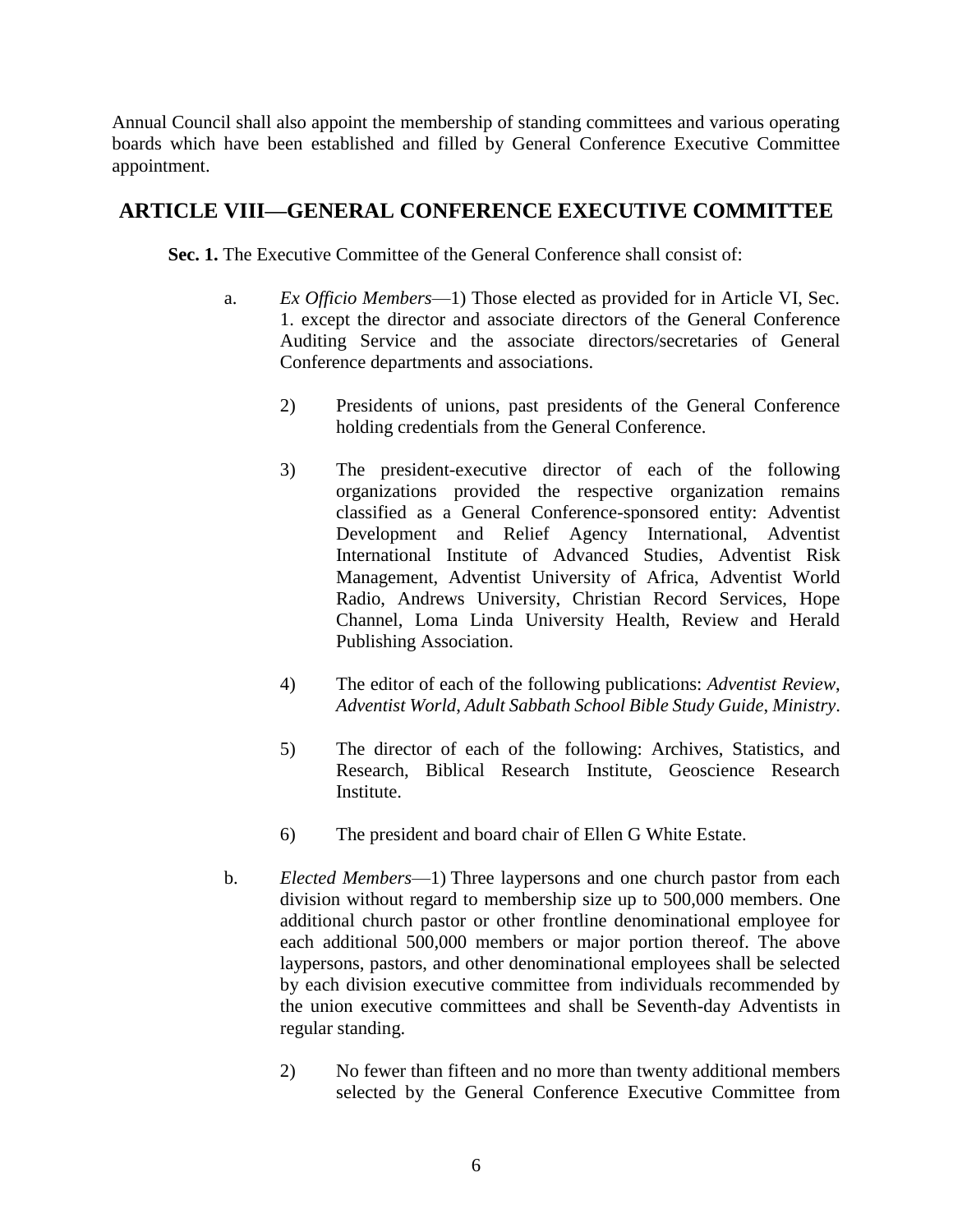denominational retirees and current employees, including pastors, teachers, and other frontline employees.

3) No fewer than fifteen and no more than twenty members selected by the General Conference Executive Committee from laity including young adults.

### **ARTICLE IX—OFFICERS AND THEIR DUTIES**

**Sec. 1.** The officers of the General Conference shall be a president, vice presidents, a secretary, an undersecretary, associate secretaries, a treasurer/chief financial officer, an undertreasurer, and associate treasurers. It is the duty of these officers, in consultation with one another, to carry forward the work according to plans and programs voted by the General Conference in session and according to plans and policies agreed upon by the General Conference Executive Committee.

**Sec. 2.** Executive Officers: The president, secretary, and treasurer/chief financial officer are the executive officers, and shall carry forward the work in consultation with one another.

**Sec. 3.** President: The president is the first officer of the General Conference and shall report to the General Conference Executive Committee in consultation with the secretary and the treasurer/chief financial officer. He or his designee shall preside at the sessions of the General Conference, act as chair of the General Conference Executive Committee, serve in the general interests of the General Conference as the General Conference Executive Committee shall determine, and perform such other duties as usually pertain to such office. The General Conference president shall be an ordained minister of experience.

**Sec. 4.** Vice Presidents: Each vice president shall assist the president in the general administrative work of the General Conference or preside over a division territory.

**Sec. 5.** Secretary, undersecretary, and associate secretaries: The secretary, in the performance of the executive responsibilities, shall report to the General Conference Executive Committee after consultation with the president. The secretary shall be responsible for keeping the minutes of the proceedings of the General Conference Sessions and meetings of the General Conference Executive Committee, for maintaining correspondence with church organizations, and for the performance of such other duties as usually pertain to such office. The undersecretary and associate secretaries shall assist the secretary in this work.

**Sec. 6.** Treasurer/chief financial officer, undertreasurer, and associate treasurers: The treasurer/chief financial officer, in the performance of the executive responsibilities, shall report to the General Conference Executive Committee after consultation with the president. The treasurer/chief financial officer shall be responsible for providing financial leadership to the General Conference which will include, but not be limited to, receiving, safeguarding, and disbursing all funds in harmony with the actions of the General Conference Executive Committee, for providing financial information to the president and to the General Conference Executive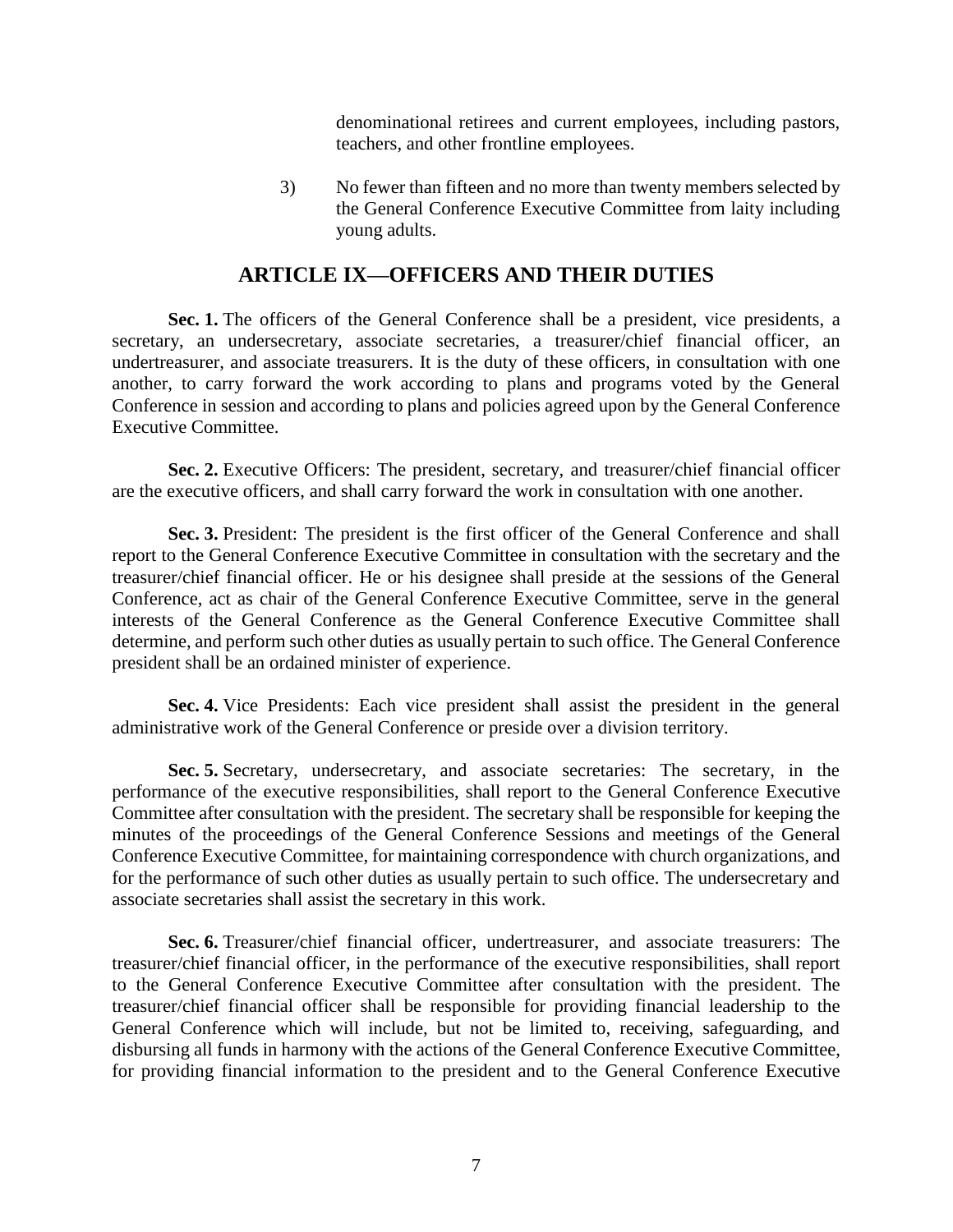Committee, and for the performance of such other duties as usually pertain to such office. The undertreasurer and associate treasurers shall assist the treasurer/chief financial officer in this work.

### **ARTICLE X—TERM OF OFFICE**

**Sec. 1.** All officers of the General Conference and those whose election is provided for in Article VI, Sec 1. shall hold office from the time they are elected and, except for resignation or termination for other reasons, shall serve until the end of their term, or until their replacement is elected. A person who is not elected to a new term of office during a session does not thereby lose delegate status at the session. Unless other arrangements are made in consultation with administration, such individuals will be expected to fulfill during the session itself any sessionrelated responsibilities which have been assigned to them. In situations where official responsibilities cannot be transferred immediately to a newly elected individual, the officer whose term has expired may be requested by the newly elected officer, and approved by the General Conference Administrative Committee, to carry limited responsibilities, for a defined period of time until transition arrangements have been completed. The current term of office for those elected under Article VI, Sec 1. or elected by the Executive Committee between General Conference sessions to fill such office for the remainder of a term, unless government requirements dictate otherwise, is not subject to division retirement policies, which may determine specific ages for mandatory retirements. This provision does not override the service credit limitations, if any, of a retirement plan in which the person participates. Those who have passed the age of mandatory retirement, as determined by their division or legislation, shall not be eligible for election to a new term of office for positions indicated in Article VI, Sec 1., in that division.

**Sec. 2.** Members of the General Conference Executive Committee provided for in Article VIII, Sec. 1. a. 2) shall serve for the period of time they hold the office that entitled them to membership on the General Conference Executive Committee.

**Sec. 3.** Members of the General Conference Executive Committee provided for in Article VIII, Sec. 1. b. shall serve, except for resignation or other termination, from the time of their selection until their replacements are selected by a division executive committee.

**Sec. 4.** Those persons who, by virtue of holding elected position, have been members of the General Conference Executive Committee at the beginning of the current session but who have not been reelected shall be entitled to voice and vote at any General Conference Executive Committee convened during the session.

**Sec. 5.** All those who are appointed to serve the General Conference as provided for in Article VII, or who are appointed by the General Conference Executive Committee during the quinquennium, shall serve from the time they take up their duties and, except for resignation or other termination, shall continue until their reelection/reappointment or the election/appointment of their replacement at the first Annual Council following the next regular session or until the position is terminated by action of the General Conference Executive Committee.

**Sec. 6.** Service as outlined in Sec. 1. to Sec. 5. above may be terminated as provided for in General Conference Bylaws, Article XIII, Sec. 1.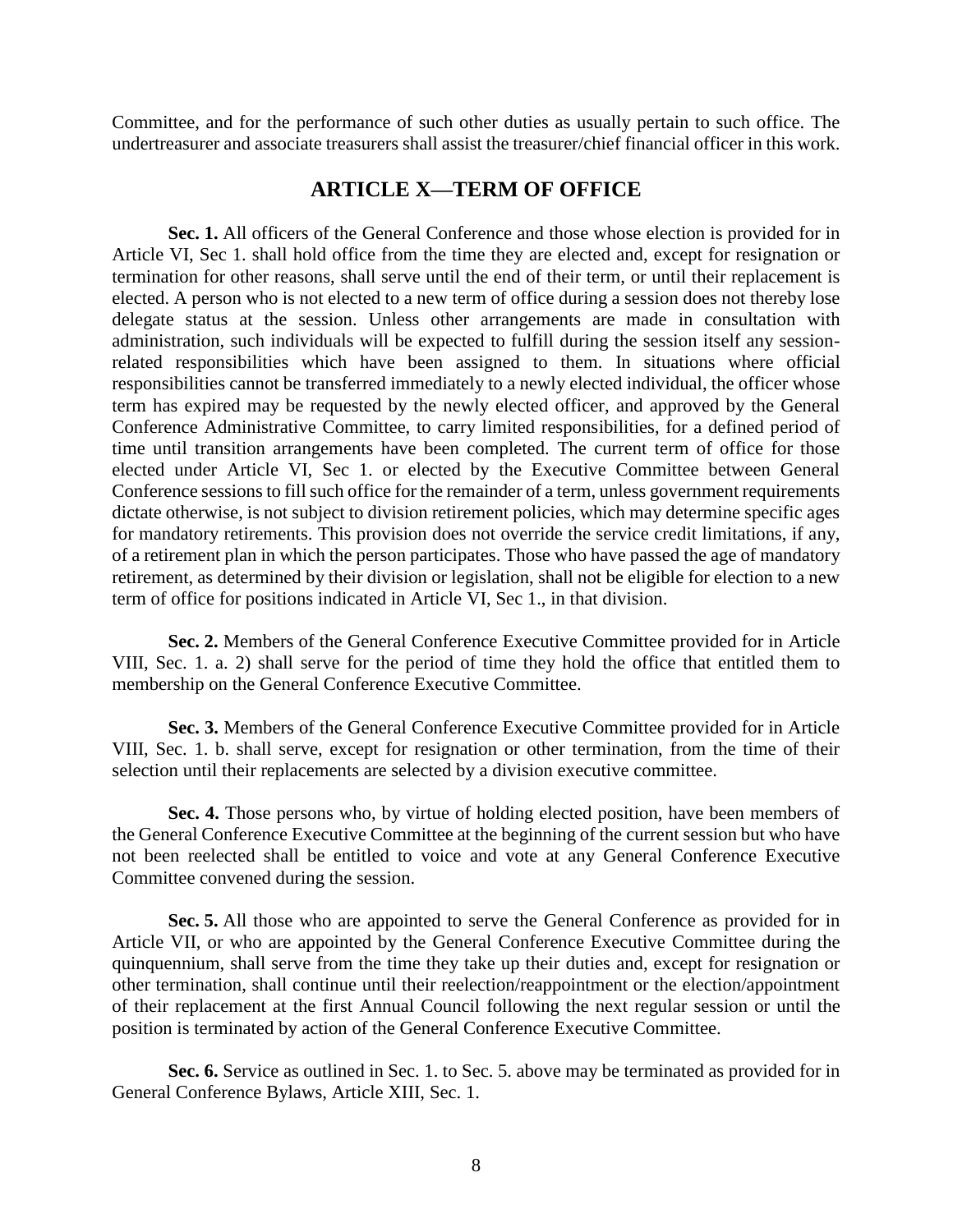#### **ARTICLE XI—CORPORATIONS**

**Sec. 1.** The establishment of corporations to serve the General Conference shall be authorized by the General Conference Executive Committee.

**Sec. 2.** The General Conference Corporation of Seventh-day Adventists is a legal entity formed to serve the General Conference in carrying out its purposes.

**Sec. 3.** At each regular General Conference Session, the delegates shall elect the directors of the General Conference Corporation.

## **ARTICLE XII—BYLAWS**

At any regular or special session of the General Conference, the delegates may enact, amend, or repeal Bylaws by a two-thirds majority vote of the delegates present and voting. Such actions may embrace any provision not inconsistent with the Constitution.

#### **ARTICLE XIII—DISSOLUTION**

In the event of the dissolution of the General Conference, any funds or assets remaining after all claims have been satisfied shall be transferred to a Seventh-day Adventist tax-exempt religious entity recommended by the General Conference Executive Committee. The dissolution process shall be in harmony with the requirements of all applicable federal and state laws.

#### **ARTICLE XIV—AMENDMENTS**

This Constitution or its Bylaws may be amended by a two-thirds majority vote of the delegates present and voting at any session provided that, if it is proposed to amend the Constitution at a special session of the General Conference, notice of such purpose shall be given in the call for that special session.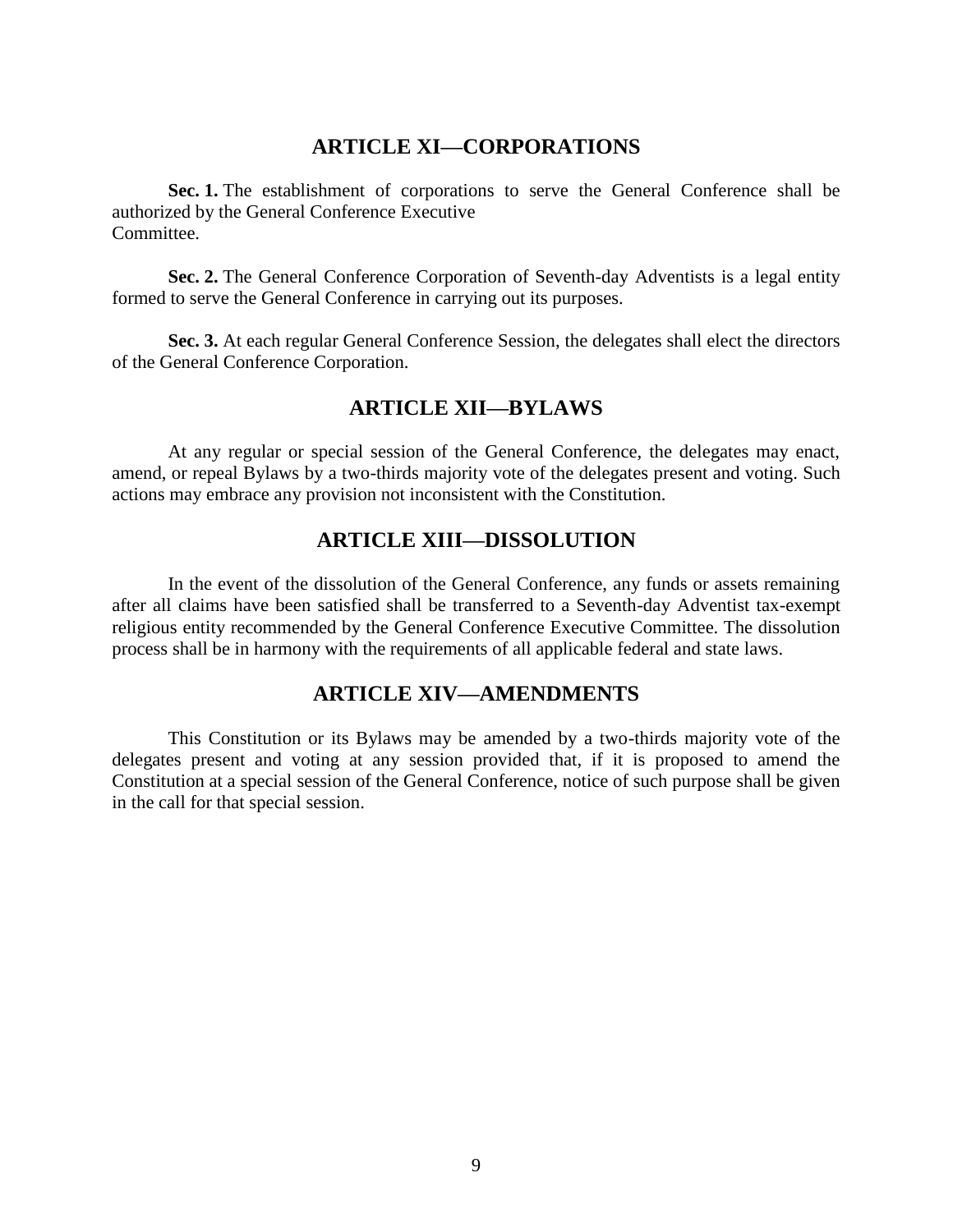# **BYLAWS OF THE GENERAL CONFERENCE OF SEVENTH-DAY ADVENTISTS**

#### **ARTICLE I—TERRITORIAL ADMINISTRATION**

**Sec. 1.** The General Conference of Seventh-day Adventists, hereinafter referred to as the General Conference, normally shall conduct its worldwide work through its divisions, each division to operate within a specified territory in harmony with General Conference policies.

**Sec. 2.** The duly organized divisions are: East-Central Africa Division, Euro-Asia Division, Inter-American Division, Inter-European Division, North American Division, Northern Asia-Pacific Division, South American Division, South Pacific Division, Southern Africa-Indian Ocean Division, Southern Asia Division, Southern Asia-Pacific Division, Trans-European Division, and West-Central Africa Division. The boundaries of these divisions shall be subject to adjustment at Annual Councils of the General Conference Executive Committee.

**Sec. 3.** If a territorial adjustment is made at an Annual Council, it shall be made only provided each division and other territory affected is represented at the council by at least one of its officers, or in the case of an unorganized territory, by a senior church leader from that territory. An exception to the requirement of such representation shall be made in a condition of emergency. In such a case, the General Conference Executive Committee shall make whatever adjustments are necessary for the conduct of the work in the territories affected.

**Sec. 4.** Administrations of all organizations and institutions within a division's territory shall be responsible to their respective executive committees/boards and operate in harmony with division and General Conference Executive Committee actions and policies. General Conference institutions and fields without divisional affiliation shall operate in harmony with the General Conference Executive Committee and its policies.

## **ARTICLE II—SESSION COMMITTEES**

**Sec. 1.** At each regular Session of the General Conference, such committees as may be found necessary, including the following, shall be elected for the duration of the Session to consider items of business that may be referred to them and to bring their reports and recommendations to the Session:

- a. Session *Church Manual* Committee
- b. Session Constitution and Bylaws Committee
- c. Session Nominating Committee
- d. Session Steering Committee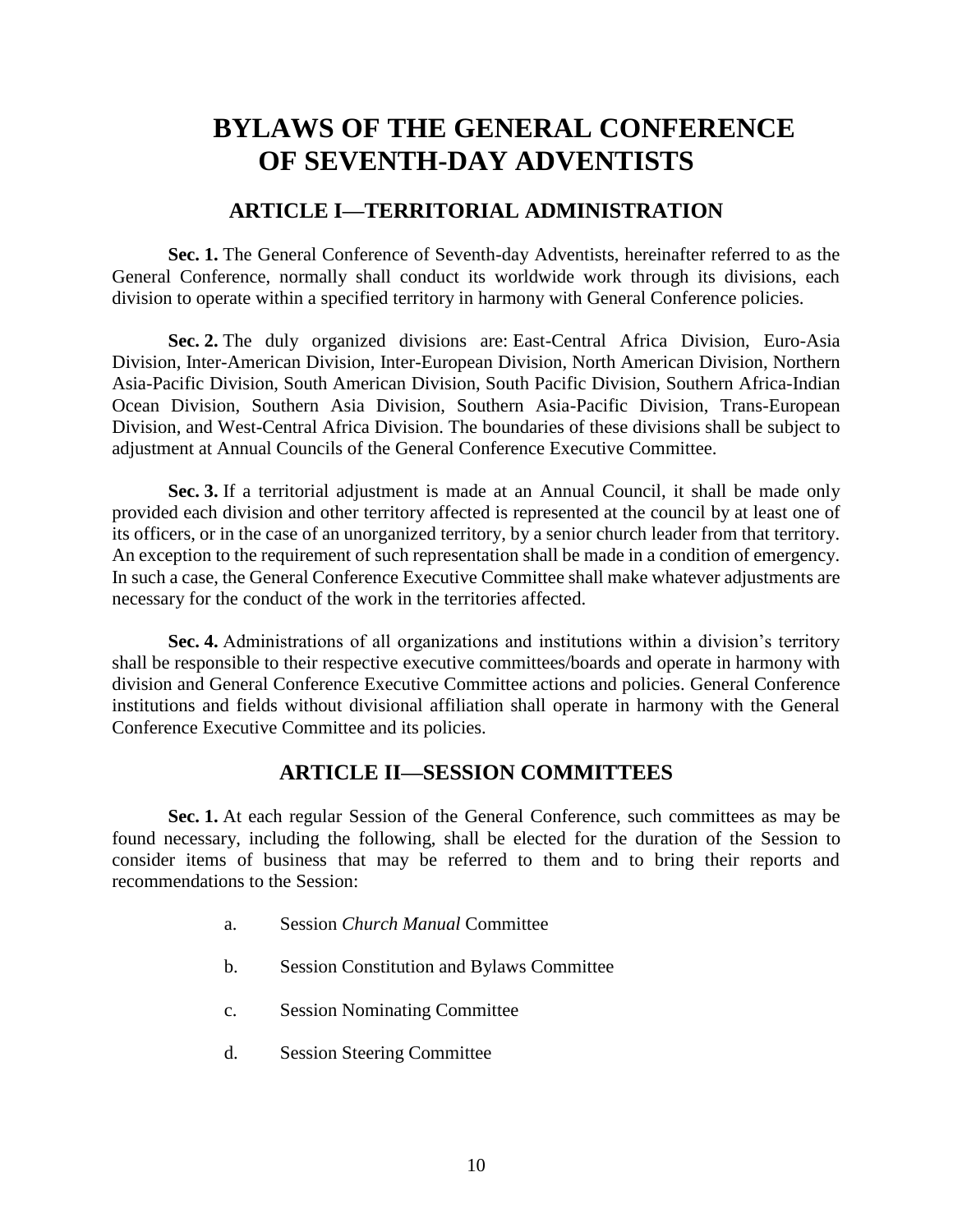**Sec. 2.** *Church Manual* Committee: The chair of the Church Manual Committee shall be an officer of the General Conference.

**Sec. 3.** Constitution and Bylaws Committee: The chair of the Constitution and Bylaws Committee shall be an officer of the General Conference.

**Sec. 4.** Nominating Committee: a. The membership of the Nominating Committee shall consist of the following:

- 1) Each division and each attached union shall be entitled to select for membership on the Nominating Committee ten percent of its delegation to the session, after excluding any delegates at large employed by the General Conference or its institutions and any delegates selected by the General Conference Administrative Committee and assigned by the Administrative Committee to meet with the General Conference and institution delegation.
- 2) Delegates at large who are excluded under 1) above shall be entitled to representation on the Nominating Committee equal to eight percent of their total number.
- b. The members of the Nominating Committee shall be chosen as follows:
	- 1) Each division delegation and each delegation from a union attached to the General Conference shall act as a unit in selecting members to which it is entitled. Excluded from this process shall be any delegates at large currently employed by the General Conference or its institutions and any delegates selected by the General Conference Administrative Committee and assigned by the Administrative Committee to meet with the General Conference and institution delegation.
	- 2) The delegates at large currently employed by the General Conference or its institutions, along with any delegates selected by the General Conference Administrative Committee and assigned by the Administrative Committee to meet with the General Conference and institution delegation, shall act as a unit in selecting members to which they are entitled.
	- 3) The election of the above representatives on the Nominating Committee shall be by the method of voting considered by each delegation to be most convenient and efficient, taking into consideration the size of the delegation and other circumstances.
- c. Each group (named in Sec. 4. b. 1) and 2) above) shall select its representatives on the Nominating Committee to represent, as far as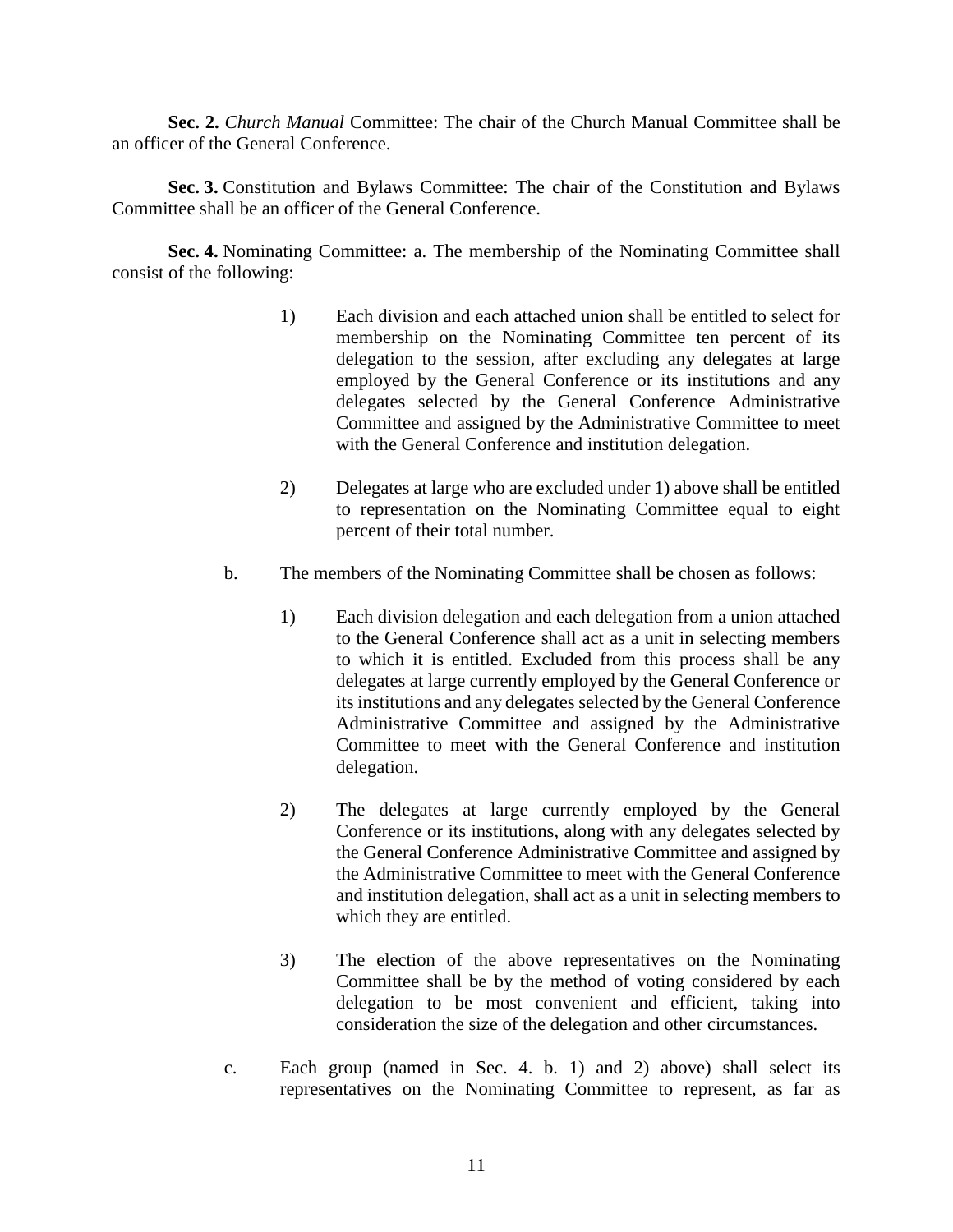possible, the various geographical areas, organizational segments, and types of activity of the territory.

- d. Those chosen as members of the Nominating Committee must be duly accredited delegates in attendance at the General Conference Session.
- e. Delegates holding elected positions under the provisions of Article VI, Sec. 1. of the Constitution shall not be members of the Nominating Committee.
- f. No delegate shall nominate more than one person for election to the Nominating Committee.
- g. The Nominating Committee shall elect its own chair and secretary under the temporary chair of the president of the General Conference whose term is expiring.
- h. The Nominating Committee shall limit its nominations to those positions for which budgetary provision has been made.
- i. In order to expedite the work of the Nominating Committee, the representatives from each division shall be allowed a reasonable amount of time to meet and consider the personnel needs of their respective divisions and to make recommendations to the full Nominating Committee. Decisions of these groups shall not be binding on the Nominating Committee as a whole, but shall be submitted as recommendations which will be considered.

**Sec. 5.** Steering Committee: The Steering Committee shall be chaired by the General Conference President or his designee. Membership of the Steering Committee shall be recommended to the Session by the General Conference Executive Committee. The Steering Committee shall meet as necessary to:

- a. Manage and monitor progress of the Session and its programs,
- b. Determine and amend, if necessary, the sequencing of the Session's business agenda,
- c. Serve as the referral point for any new business item not related to the approved Session agenda or any business item that the Session wishes to refer for further study, other than items that rightfully pertain to standing Session committees,
- d. Report to the Session, as needed, regarding the processing of proposals that have been referred for its consideration.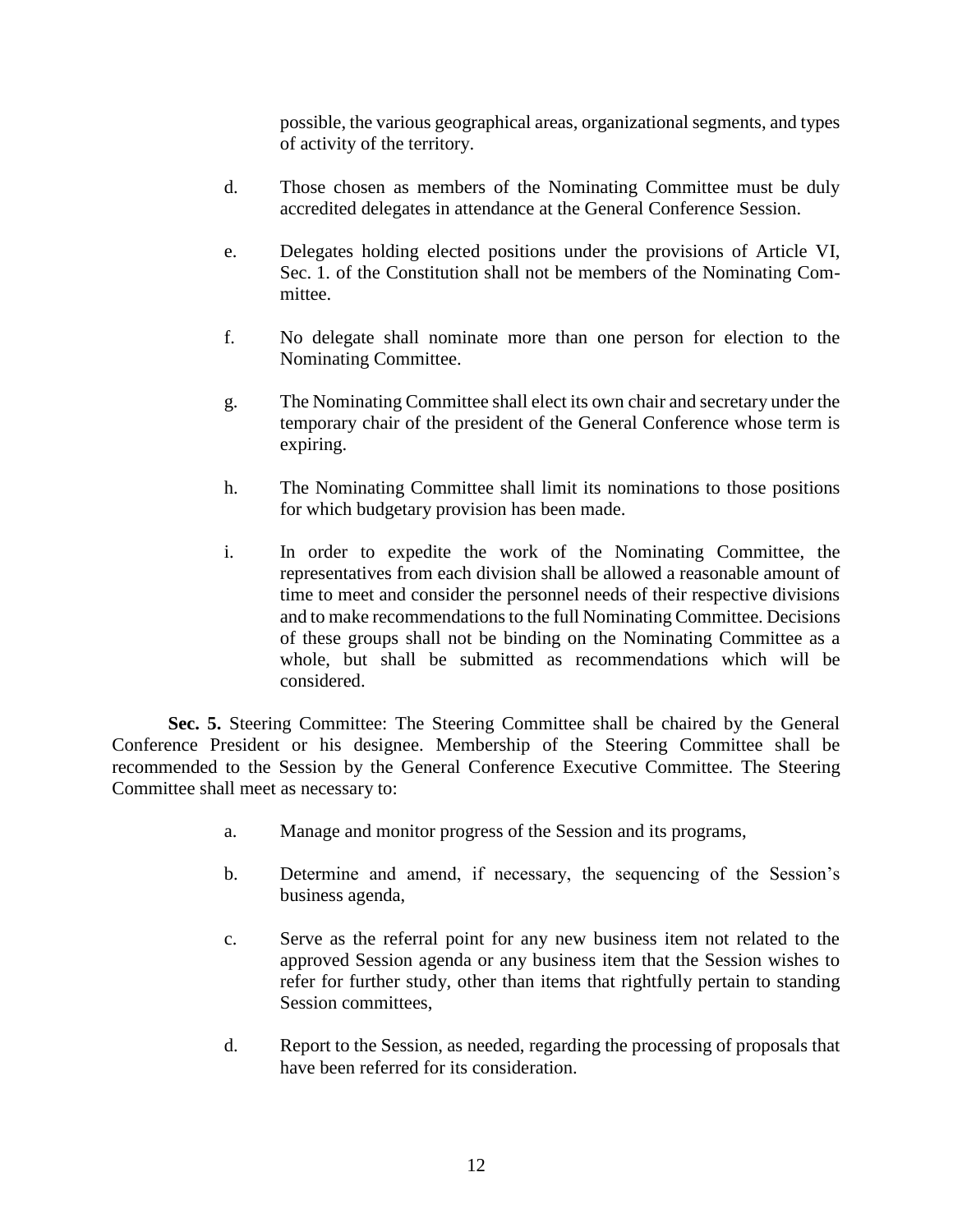## **ARTICLE III—GENERAL CONFERENCE VICE PRESIDENTS AND DIVISION VICE PRESIDENTS**

**Sec. 1.** General vice presidents of the General Conference shall be elected to assist the president with the general administrative work of the General Conference. In addition a vice president shall be elected to serve as president of each division of the General Conference.

**Sec. 2.** A general vice president of the General Conference shall, in the absence of or at the discretion of the president, chair meetings of the General Conference Executive Committee.

**Sec. 3.** The role of the general vice presidents of the General Conference, in relationship to the divisions, is as follows:

- a. To serve as liaisons between the General Conference president and the divisions.
- b. To serve as administrative resource counselors.
- c. To strengthen the bond of the world Church.

**Sec. 4.** The vice presidents of the General Conference elected for the divisions shall serve as chairs of the division executive committees operating in their respective territories; shall have oversight of the work in those territories under the direction of the division executive committees; and shall be designated within their respective division territories as presidents of the divisions over which they preside.

**Sec. 5.** Vice presidents of the divisions may be appointed by the division executive committees, as necessary, to assist the division presidents in their administrative responsibilities.

## **ARTICLE IV—GENERAL CONFERENCE UNDERSECRETARY AND ASSOCIATE SECRETARIES**

**Sec. 1.** An undersecretary and associate secretaries shall be elected to share with the secretary the responsibilities of the office. They shall perform such duties connected with the General Conference Secretariat as may be assigned to them by the secretary or by the General Conference Executive Committee.

**Sec. 2.** The secretary of the North American Division, by virtue of election to that responsibility, shall also be an associate secretary of the General Conference.

**Sec. 3.** The role of the General Conference undersecretary and associate secretaries, in relationship to the divisions, includes the following:

> a. To serve as liaisons with division secretaries as assigned by the General Conference secretary.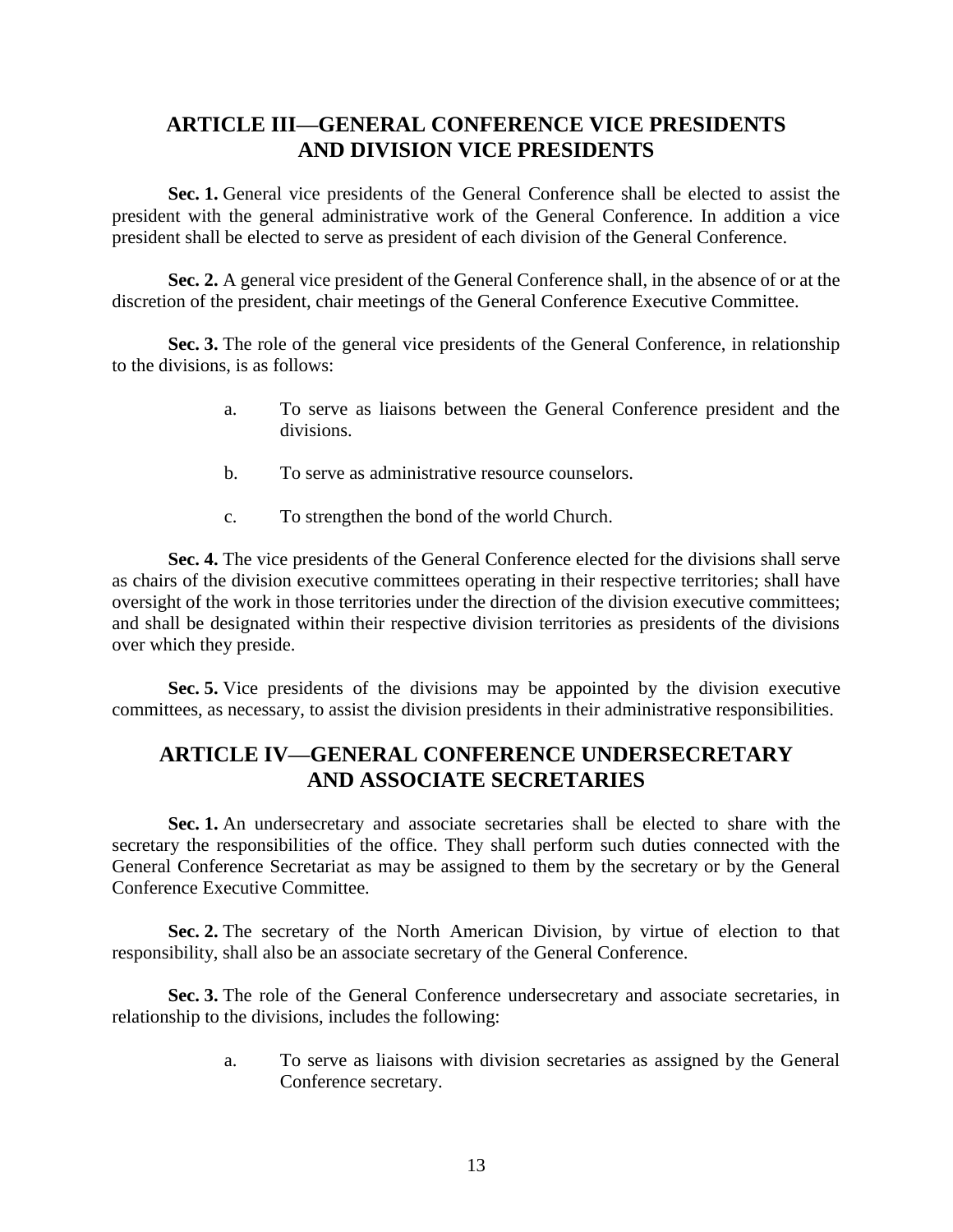- b. To facilitate the processing of calls for interdivision employees.
- c. To recruit interdivision employees to fill the needs of the divisions.
- d. To assist the divisions with personnel and policy matters.

# **ARTICLE V—GENERAL CONFERENCE UNDERTREASURER AND ASSOCIATE TREASURERS**

Sec. 1. An undertreasurer and associate treasurers shall be elected to share with the treasurer/chief financial officer the work of the office. They shall perform such duties connected with the General Conference Treasury as may be assigned to them by the treasurer/chief financial officer or by the General Conference Executive Committee. They may be authorized by the General Conference Administrative Committee to sign checks under the instruction of the treasurer/chief financial officer.

**Sec. 2.** The treasurer/chief financial officer of the North American Division, by virtue of election to that responsibility, shall also be an associate treasurer of the General Conference.

**Sec. 3.** The role of the General Conference undertreasurer and associate treasurers, in relationship with the divisions, includes the following:

- a. To provide financial counsel, information, and analysis.
- b. To assist in conducting financial surveys as requested.
- c. To respond to special requests submitted by the division treasurers/chief financial officers.
- d. To invest the assets of the divisions as requested by the divisions.
- e. To assist in international banking arrangements.

# **ARTICLE VI—DIVISION SECRETARIES**

**Sec. 1.** A secretary shall be elected for each division to be designated "division secretary."

**Sec. 2.** Each division secretary shall work according to plans and programs voted by the General Conference in session and according to plans and policies agreed upon by the division executive committee. The division secretary shall serve as vice-chair of the executive committee, and shall report to the executive committee after consultation with the president. It shall be the duty of the division secretary to keep the minutes of the division executive committee meetings, to collect information and make such reports as may be required, and to do such other work as usually pertains to this office.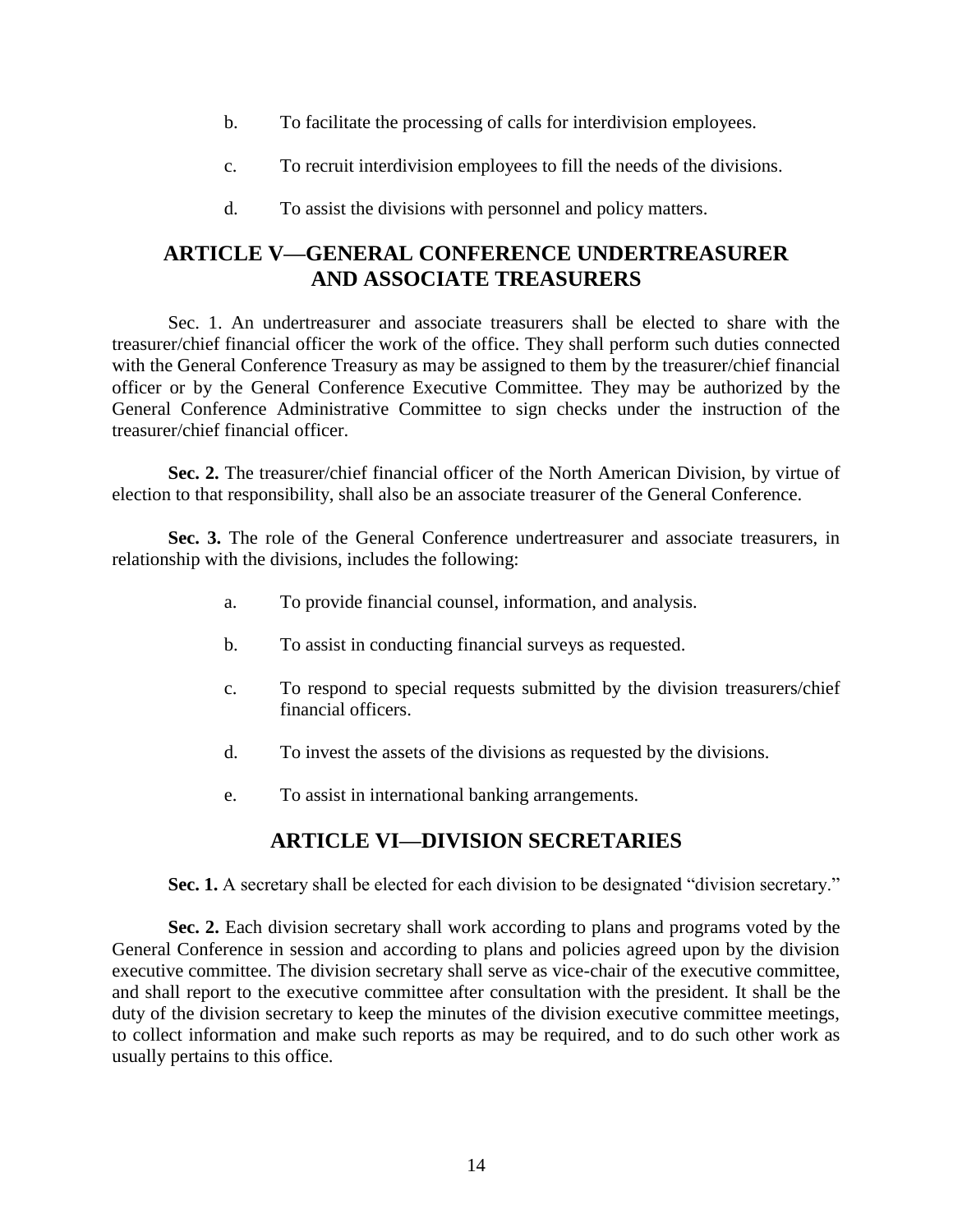Sec. 3. Division executive committees may appoint associate and assistant secretaries as may be required to carry on the work.

## **ARTICLE VII—DIVISION TREASURERS/CHIEF FINANCIAL OFFICERS**

**Sec. 1.** A treasurer/chief financial officer shall be elected for each division to be designated "division treasurer/chief financial officer."

**Sec. 2.** Each division treasurer/chief financial officer shall work according to plans and programs voted by the General Conference in session and according to plans and policies agreed upon by the division executive committee and shall report to the executive committee after consultation with the president. The division treasurer/chief financial officer shall be responsible for providing financial leadership to the division which will include, but shall not be limited to, receiving, safeguarding, and disbursing all funds in harmony with the actions of the division executive committee, for remitting all required funds to the General Conference in harmony with General Conference policy, and for providing financial information to the president and to the executive committee. The division treasurer/chief financial officer shall also be responsible for furnishing copies of the financial statements to the General Conference officers.

**Sec. 3.** Division executive committees may appoint an undertreasurer, associate treasurers, and assistant treasurers as may be required to carry on the work.

# **ARTICLE VIII—AUDITING SERVICE AND AUDITS**

**Sec. 1.** At each regular General Conference Session, the General Conference shall elect a director of the General Conference Auditing Service, whose duties shall be to:

- a. Administer a program to provide assurance and related services as part of the worldwide financial oversight program for the Seventh-day Adventist Church;
- b. Monitor the assurance and related services provided for the Seventh-day Adventist Church including where such services are rendered by an external provider;
- c. Recommend to the General Conference Executive Committee or division executive committee standards and/or guidelines for the endorsement and selection of external auditors; and
- d. Report to the General Conference Executive Committee, through the General Conference Auditing Service Board, on the overall assurance and related services in the Church and on current issues and emerging trends that appear in the global picture of financial reporting and organizational policy compliance.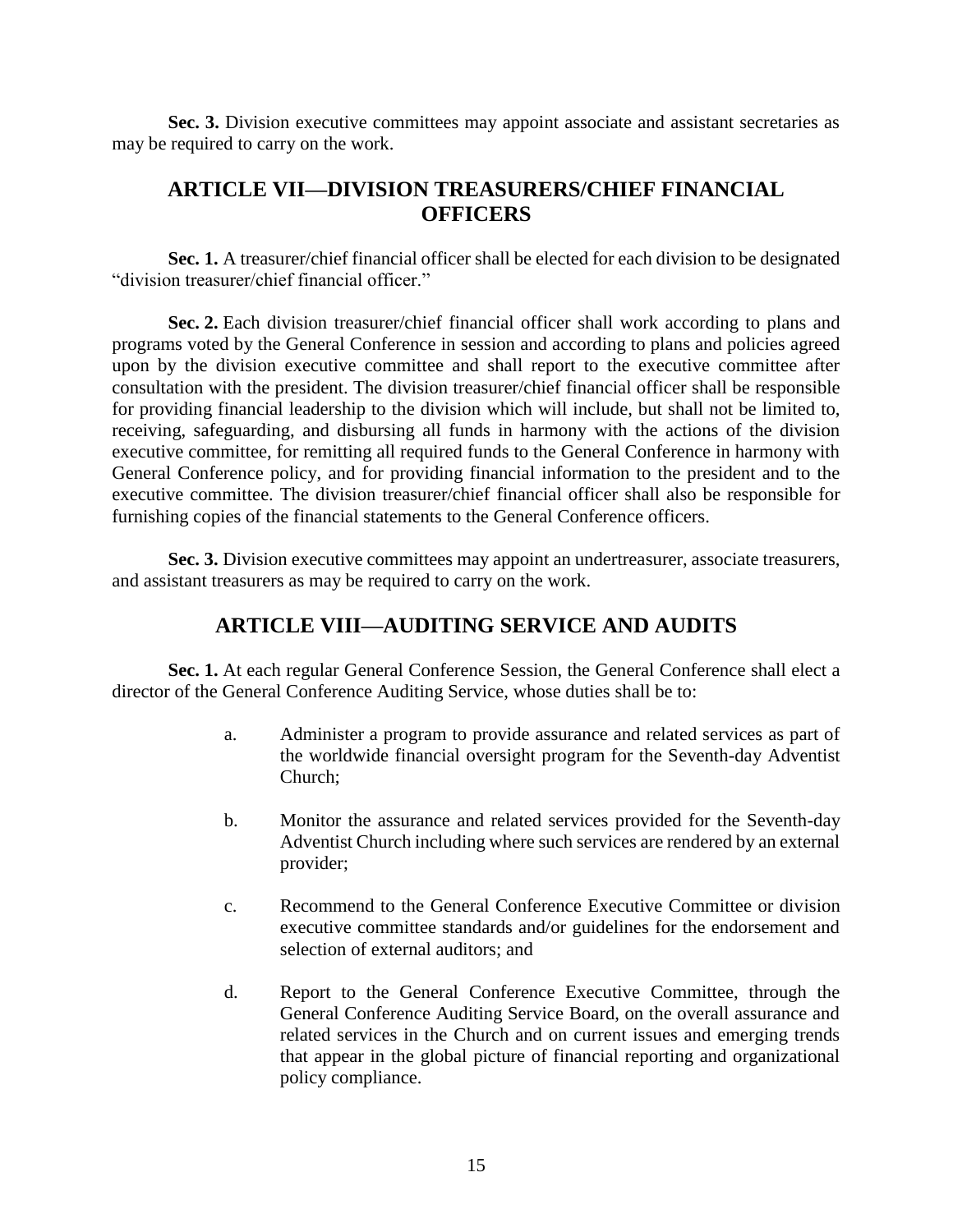Associate directors shall also be elected at each regular General Conference Session. The director and associate directors shall be recommended by the General Conference Auditing Service Board to the Session Nominating Committee after taking into consideration work performance and feedback from a variety of sources.

References to service directors and associate service directors elsewhere in these Bylaws shall not apply to the director and associate directors of the General Conference Auditing Service, except as provided for in Article XIII, Sec. 1.c.

**Sec. 2.** a. At each regular General Conference Session, the General Conference shall elect a General Conference Auditing Service Board which shall be constituted as follows: General Conference president, a General Conference vice president as subsequently assigned by the president, General Conference secretary, General Conference treasurer/chief financial officer, director of the General Conference Auditing Service, and one member from each division who is not employed denominationally, chosen from among qualified Seventh-day Adventist auditors and/or other knowledgeable professionals in related fields. The chair of the Board shall be a layperson selected by the Board from among its members. The vice chair shall be the vice president of the General Conference who serves as a member of the Board. The secretary of the Board shall be the director of the General Conference Auditing Service.

> b. A quorum of the General Conference Auditing Service Board shall be 50 percent plus one, the majority of whom shall be nondenominationally employed members.

**Sec. 3.** The General Conference Auditing Service, ever sensitive to the country-specific regulations governing the audits of denominational entities in a particular country, serves as the Seventh-day Adventist Church's preferred provider of assurance and related services. The client base includes all denominational organizations such as General Conference institutions, world divisions and their institutions, unions/conferences/missions/fields/regions/mission stations and their institutions, local conferences/missions and their educational institutions at the secondary level or higher, and Adventist Development and Relief Agency country offices and projects not audited by external auditors. Exceptions to the above global requirements shall be by specific action of the General Conference Executive Committee.

## **ARTICLE IX—GENERAL CONFERENCE AND DIVISION FIELD SECRETARIES**

**Sec. 1.** The term "field secretary" shall be used to designate the role of persons elected/appointed to assist the officers of the General Conference or division in a range of general or specific responsibilities.

**Sec. 2.** A General Conference "field secretary" ordinarily carries another portfolio of responsibility, the nature of which involves frequent interactions with global church leadership. In the role of field secretary this person works under the direction of the president or another designated officer. Field secretaries shall be elected by the General Conference Executive Committee after having been appointed to their primary responsibility by their respective board,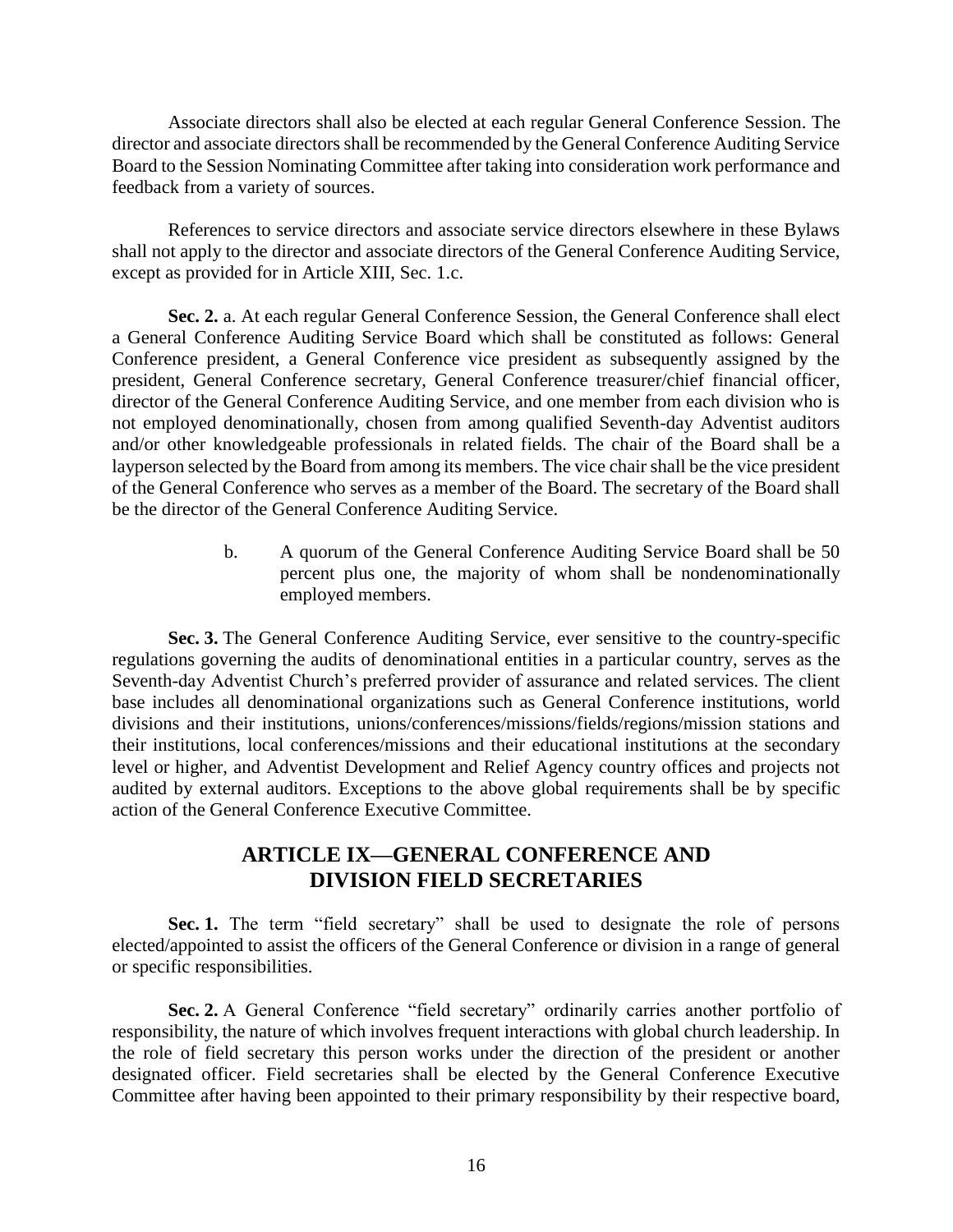the General Conference Executive Committee, or the General Conference Administrative Committee, as appropriate. Their term of service as field secretaries is contingent on the term of service in the individual's primary responsibility.

**Sec. 3.** The term "division field secretary" shall be used to designate field leaders appointed by a division executive committee and assigned either to field service or to special projects or responsibilities. They may be appointed as necessary to serve in the divisions under the direction of the president or designee.

## **ARTICLE X—DEPARTMENTS AND ASSOCIATIONS— DIRECTORS/SECRETARIES, ASSOCIATES, AND ASSISTANTS**

**Sec. 1.** Departmental and association directors/secretaries and associate directors/secretaries shall be elected by the General Conference Session and assistants shall be appointed as determined by the General Conference Executive Committee to serve the world Church through the Ministerial Association and the following departments: Adventist Chaplaincy Ministries, Children's Ministries, Communication, Education, Family Ministries, Health Ministries, Public Affairs and Religious Liberty, Publishing Ministries, Sabbath School and Personal Ministries, Stewardship Ministries, Planned Giving and Trust Services, Women's Ministries, and Youth Ministries.

Should changes to the departmental structure of the General Conference be deemed necessary, such changes may be approved and implemented by action of the General Conference Executive Committee in Annual Council and continued, subject to ratification at the next General Conference Session. When additions or changes to department or association structures are implemented at times other than in connection with a General Conference Session, the General Conference Executive Committee at an Annual Council shall also address the staffing needs involved until the next General Conference Session.

**Sec. 2.** The departmental, association, agency, and service directors/secretaries shall work under the direction of the president and the General Conference Executive Committee. Departmental, association, agency, and service personnel shall function in an advisory capacity to the field.

**Sec. 3.** The term "associate director/secretary" shall be used to designate those persons who may be elected to associate with the director/secretary of any General Conference department, association, agency, or service in carrying the responsibilities of the office. Such persons, who shall work under the direction of their respective departmental, association, agency, or service directors/secretaries, shall have the requisite experience, background, and expertise to facilitate their work in carrying out the functions assigned to them not only at the General Conference headquarters but also throughout the world field. Certain specialized activities may be largely accomplished without extensive field activity.

**Sec. 4.** The term "assistant director/secretary" shall be used to designate those persons who are appointed as determined by the General Conference Executive Committee to assist the director/secretary and associates in any department, association, agency, or service in carrying out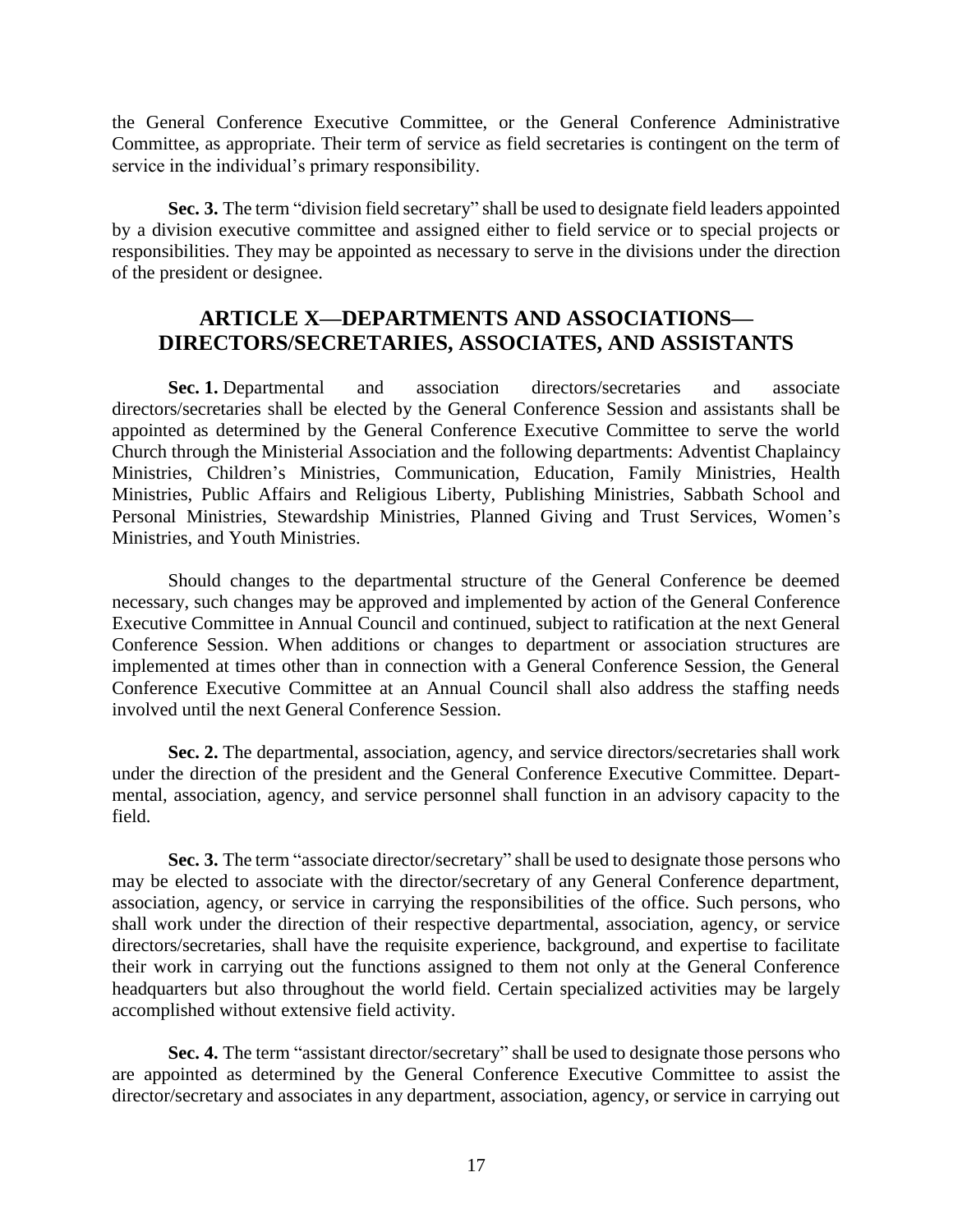the work of the General Conference, usually in one or more special procedures or functions. Such persons, who shall work under the direction of their respective departmental, association, agency, or service directors/secretaries, shall fulfill these special assignments largely in the office and serve to expedite the work of the departmental, association, agency, or service staff. Field appointments for assistants shall be of a very limited nature.

**Sec. 5.** Departmental and association directors/secretaries, associates, and assistants shall assist the executive officers of the General Conference in their leadership and nurture of the Church, by promoting the plans and programs of the Church as approved by the General Conference Executive Committee, and by facilitating the involvement of the membership in the mission of the Church. This will be accomplished through the production of resources and through promotion, consultation, coordination, and leadership development. Departmental plans and programs shall be developed and coordinated by the departments under the direction of an administrative officer, be processed through administration, and receive General Conference Executive Committee approval, whenever deemed advisable, before implementation and promotion in the field.

# **ARTICLE XI—DIVISION DEPARTMENTS DIRECTORS/ SECRETARIES, ASSOCIATES, AND ASSISTANTS**

Divisions shall appoint departmental, association, agency, and service directors/secretaries who shall serve under the direction of their respective division presidents and executive committees. They shall also appoint associate and assistant directors/secretaries as may be needed to serve in special capacities under the direction of their respective directors/secretaries. These appointments shall normally be made at the time of the regular General Conference Session, but in no event later than December 31 in the year of the regular General Conference Session.

# **ARTICLE XII—DIRECTOR OF OFFICE OF ARCHIVES, STATISTICS, AND RESEARCH**

At the first Annual Council of the General Conference Executive Committee following a regular session, the General Conference shall appoint a director of Office of Archives, Statistics, and Research whose duties shall be to administer the General Conference Office of Archives, Statistics, and Research and to compile and report the statistics of the world work, and who shall serve under the direction of the General Conference secretary and the General Conference Executive Committee.

## **ARTICLE XIII—GENERAL CONFERENCE EXECUTIVE COMMITTEE**

**Sec. 1.** a. During the intervals between Sessions of the General Conference, the General Conference Executive Committee is delegated the authority to act on behalf of the General Conference in Session. The membership of the General Conference Executive Committee includes representatives of all the divisions of the world field and the presidents of all unions and therefore speaks for the world Church. Major items affecting the world Church are considered at the Annual Council meetings of the General Conference Executive Committee, when all the members of the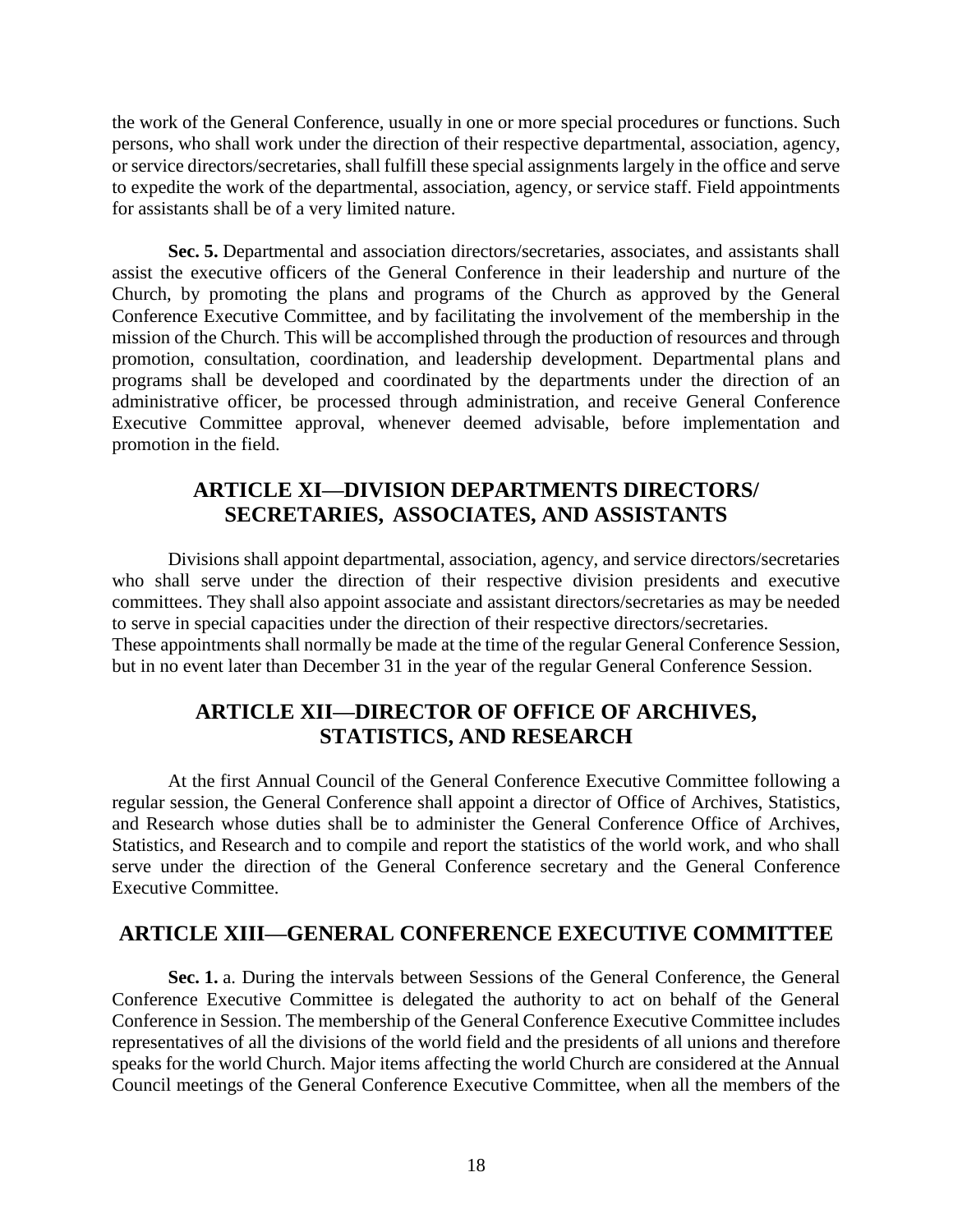Committee are invited to be present. The authority, therefore, of the General Conference Executive Committee is the authority of the world Church.

- b. The General Conference Executive Committee shall also have power to grant or withdraw credentials or licenses, to appoint committees, such as an administrative committee, with their terms of reference, to review, change, and create working policies, to approve strategic plans and programs for the world Church, to employ personnel that may be necessary to execute its work effectively, and to take all necessary actions not otherwise reserved for the General Conference in Session to assure the continuous effective operation of the world Church to fulfill its mission.
- c. The General Conference Executive Committee shall have power to elect or remove, for cause, officers, directors, and associate directors of departments/associations/services and committee members, and to fill for the current term any vacancies that may occur in its offices, boards, committees, or agents due to death, resignation, or other reasons. The phrase "for cause," when used in connection with removal from an elected or appointed position, shall include but not be limited to 1) incompetence; 2) persistent failure to cooperate with duly constituted authority in substantive matters and with relevant employment and denominational policies; 3) actions which may be the subject of discipline under the *Seventh-day Adventist Church Manual*; or 4) failure to maintain regular standing as a member of the Seventh-day Adventist Church.
- d. The General Conference Executive Committee shall have power to effect the retirement, before the expiration of the term for which they have been elected, of persons elected under Article VI, Sec. 1. of the Constitution who may develop a health condition that prevents them from properly discharging their duties.
- e. The removal from office by the General Conference Executive Committee of any person elected under Article VI, Sec. 1. of the Constitution or its withdrawal of credentials or licenses shall be by a two-thirds vote of the members present and voting at any regular meeting.
- f. The General Conference Executive Committee shall have the power to remove, for cause, members from the Executive Committee or any committee for which it is responsible by a two-thirds majority vote of the members present and voting at any duly called meeting.

**Sec. 2.** a. A meeting of the General Conference Executive Committee, known as the Annual Council, shall be held annually for the purpose of considering budget requests and making appropriations, for the transaction of other business, and the adoption of policies that may be necessary in the operation of the worldwide work.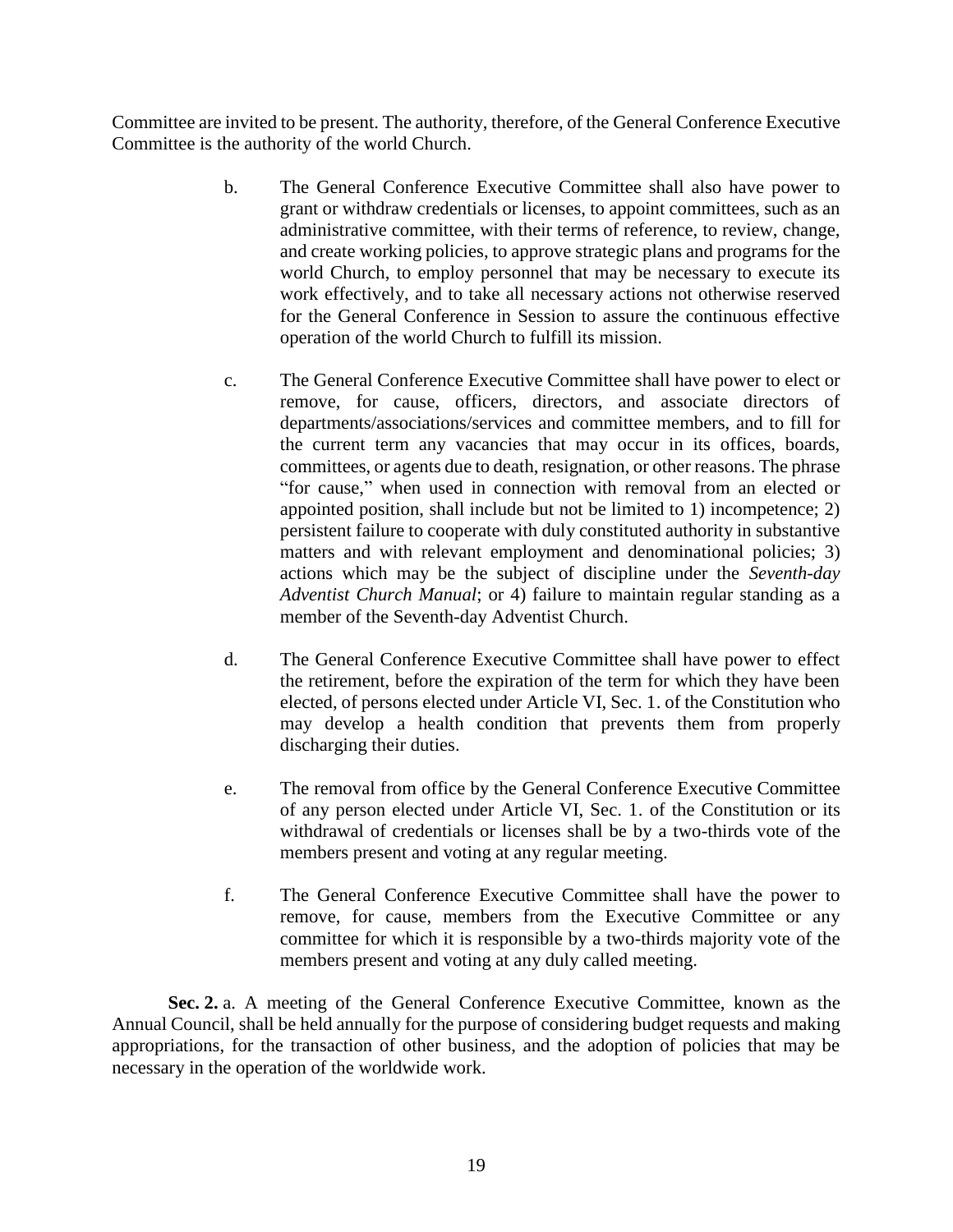b. A meeting of the General Conference Executive Committee, known as the Spring Meeting, shall be held annually for the purpose of receiving the audited financial reports of the General Conference and for transacting regular Executive Committee business as provided for in the General Conference *Working Policy* relating to Spring Meetings.

**Sec. 3.** A majority of the full membership of the General Conference Executive Committee, including the president or a general vice president, is empowered to transact denominational business of any nature at any time and place. All meetings require notice to members as per Sec. 8. below.

**Sec. 4.** Any fifteen members of the General Conference Executive Committee, including an officer of the General Conference, shall constitute a quorum of the Executive Committee for the disposition of routine items, and shall be empowered to transact business that is in harmony with the general plans outlined by the Executive Committee. A quorum of forty members is required for the disposition of non-routine items such as major financial decisions, the dismissal of elected and appointed employees, and the election of presidents of divisions and of general vice presidents. All meetings require notice to members as per Sec. 8. below.

**Sec. 5.** All meetings of the General Conference Executive Committee shall be held at the General Conference headquarters, or at another place that may be voted by the Executive Committee. Members may participate in meetings by means of a telephone conference or similar communications by which all persons participating can hear each other at the same time, and participation by such means shall constitute presence in person at such a meeting. All meetings require notice to members as per Sec. 8. below.

**Sec. 6.** Meetings of the General Conference Executive Committee may be called at any time by the ranking officer of the General Conference who may be present at headquarters, and this officer, or any member of the Executive Committee appointed, in harmony with Bylaws, Article III, Sec. 2., shall act as chair of the meeting.

**Sec. 7.** Local conference/mission/field presidents shall be invited to attend Annual Council meetings of the General Conference Executive Committee when it is held within the territory of their division. Unless an executive session, which consists of members only, is called, such invitees shall be extended the privilege of participation in all discussions of the meeting, but without vote.

**Sec. 8.** Notice as to time, place, and any other requirements under these Bylaws of all General Conference Executive Committee meetings shall be provided to all members in a reasonable manner at least three (3) days prior to the meeting if the meeting is to take place by telephone conference or similar communications, or at least fourteen (14) days if it is to take place in person, unless the meeting is held during a General Conference Session. These notice requirements are waived in the case of a General Conference Executive Committee meeting convened during a General Conference Session since all General Conference Executive Committee members are expected to be in attendance at the Session.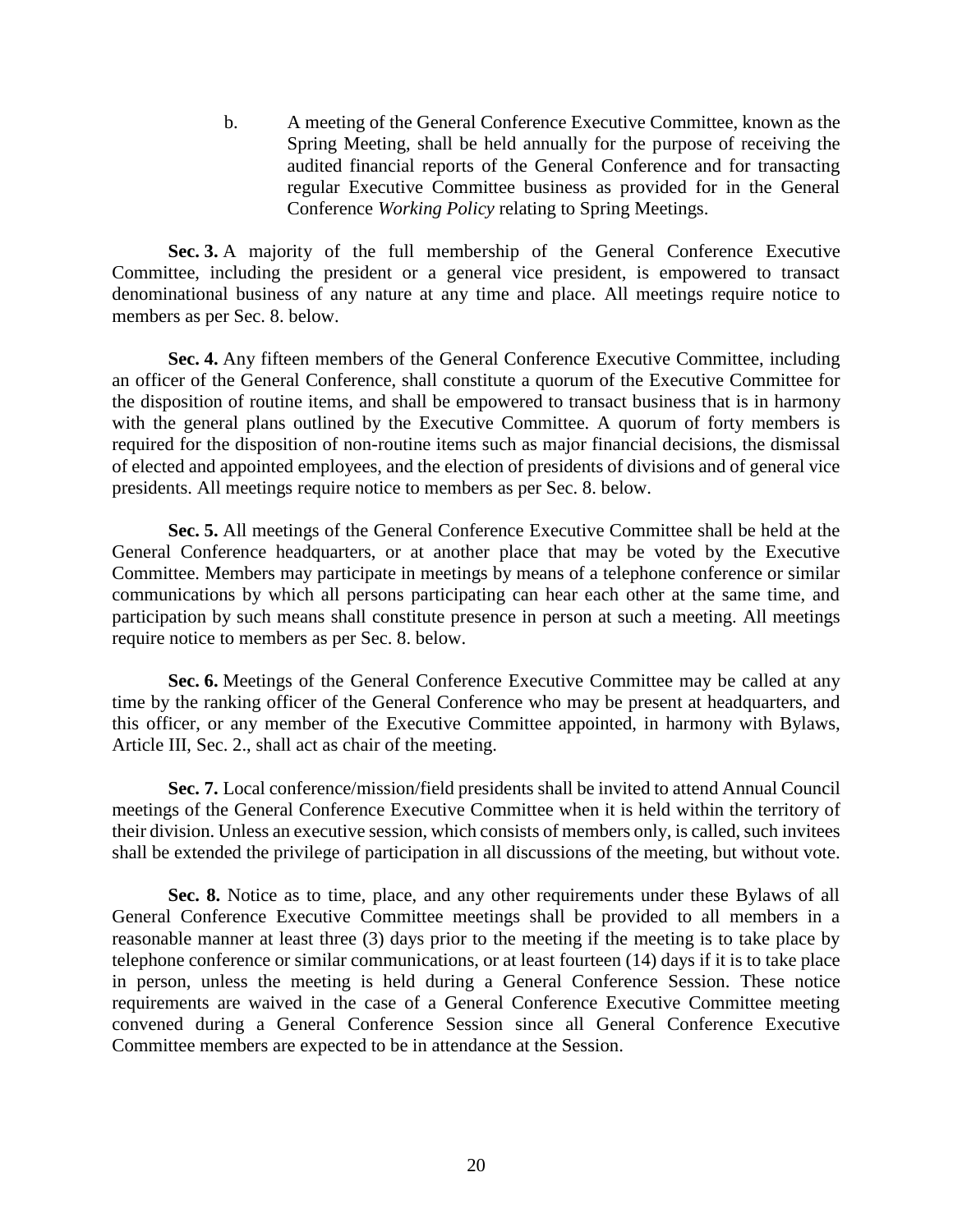#### **ARTICLE XIV—DIVISION EXECUTIVE COMMITTEES**

**Sec. 1.** In each division, a division executive committee shall be constituted, as hereinafter provided, for the transaction of business pertaining to the division. The division executive committee functions on behalf of the General Conference Executive Committee in the division, and its authority shall be recognized by union and local organizations in matters of division administration and counsel. A division may establish for the use, benefit, and purpose of the church in countries of that division various legal entities and may entrust to these or to other entities previously established full responsibility for property, governance or other functions provided such responsibility is exercised in harmony with denominational policies and values.

**Sec. 2.** The ex-officio members of a division executive committee shall be the division president, the division secretary, the division treasurer/chief financial officer, other division officers, the division vice presidents, and the division field secretaries; the heads of division institutions; the presidents of union conferences; the presidents of union missions; the presidents of unions of churches; the presidents of attached conferences/missions/fields; the directors of division departments, associations and services; and any members of the General Conference Executive Committee present. Other division executive committee members shall be appointed according to the policies of the division. Appointed members shall include representation from denominational employees and from church members in regular standing who are not denominationally employed. Denominational employee representation shall include some pastors and institutional personnel.

**Sec. 3.** The actions taken by division executive committees pertaining to the administration of affairs in division territories shall be considered final, provided they are in harmony with the plans and policy of the General Conference as set forth in the Constitution and Bylaws and with General Conference Executive Committee actions.

**Sec. 4.** Five members of a division executive committee, including the chair, shall constitute a quorum for the transaction of routine business. When the chair is unable to be present, the secretary may convene such a meeting at division headquarters and shall serve as chair. - Minority meetings of fewer than five members of the division executive committee may be held for the transaction of necessary routine business, but actions taken at such meetings shall not be final until the minutes of such meetings have been approved in a meeting with a quorum present. A quorum of ten members or 25 percent of the committee membership, whichever is greater, is required for the disposition of non-routine items such as major financial decisions, the dismissal of elected and appointed employees, and the appointment of union mission officers. To the extent permitted by applicable law, division executive committee members may participate in meetings by means of a telephone conference or similar communications by which all persons participating can hear each other at the same time, and participation by such means shall constitute presence in person at such a meeting.

**Sec. 5.** Notice as to time, place, and other requirements under these Bylaws of all division executive committee meetings shall be provided to all members in a reasonable manner appropriate for the jurisdiction.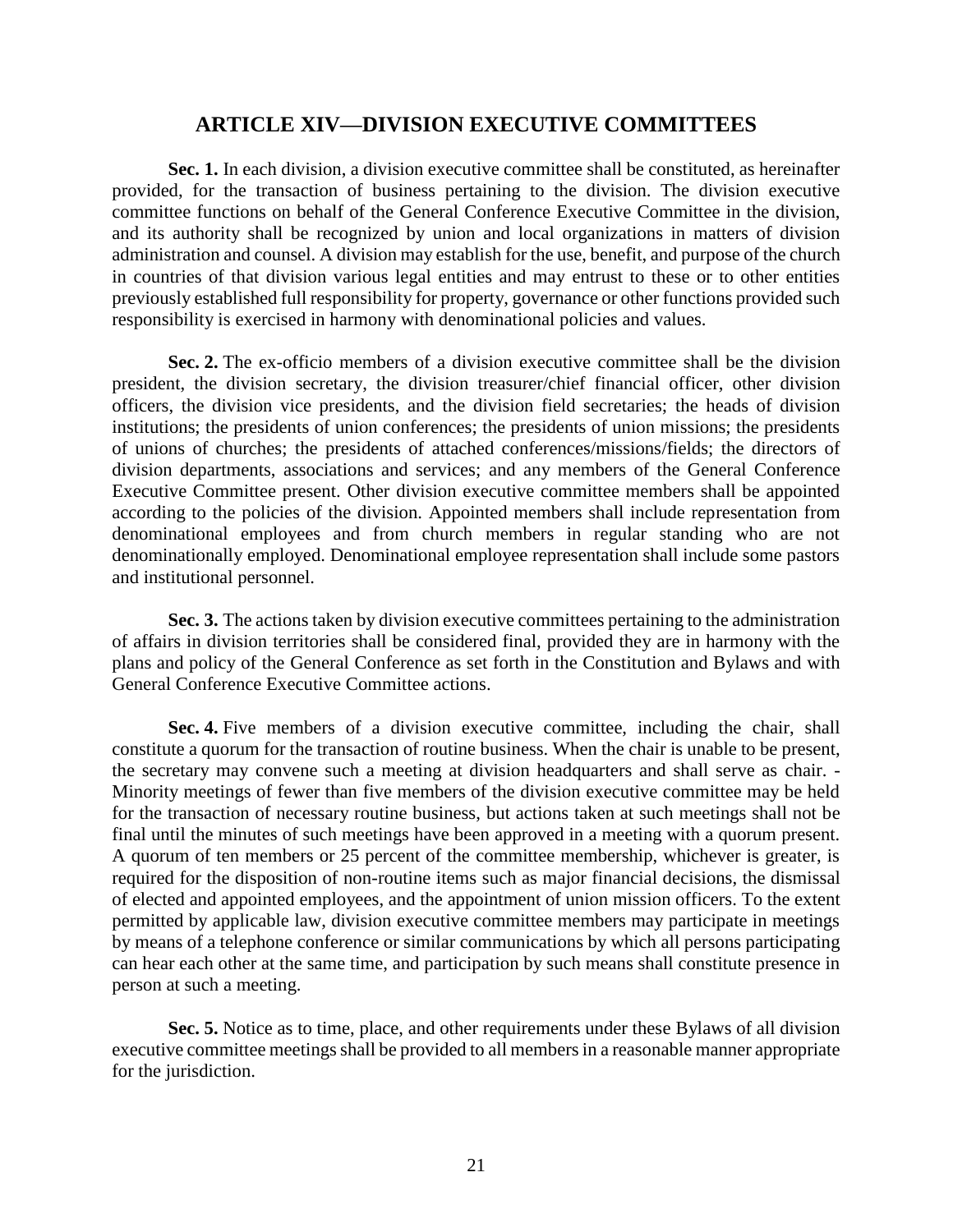## **ARTICLE XV—AUDIT OF THE GENERAL CONFERENCE**

The General Conference Executive Committee shall have an audit of the financial statements of the General Conference and of the General Conference Corporation conducted by an external auditor at least once each calendar year. The external auditor shall also conduct an annual policy compliance test of these organizations, and shall report annually the results of the financial audit and policy compliance test to the General Conference Executive Committee and to the General Conference at its regular sessions.

## **ARTICLE XVI—REMUNERATION AND EXPENSES**

**Sec. 1.** The General Conference Executive Committee shall appoint annually a minimum of eight persons not in its employ who, with officers of the General Conference and not less than seven presidents of unions, shall constitute a committee to review the remuneration, related allowances, and expenses of employees.

**Sec. 2.** The General Conference Executive Committee shall have power to make necessary adjustments from time to time in the remuneration of employees.

## **ARTICLE XVII—FUNDS**

Sec. 1. The funds of the General Conference shall be as follows:

- a. A percentage of the tithe receipts of the local conference/mission/field/region/field station shall be forwarded through denominational channels in accordance with the General Conference *Working Policy*.
- b. A percentage of the tithe receipts of the union of churches shall be forwarded through the division in accordance with the General Conference *Working Policy*.
- c. Regular mission offerings.
- d. Special gifts. Proceeds from the maturities of planned giving designated for the General Conference.

## **ARTICLE XVIII—DIVISION RETIREMENT PLANS**

Sec. 1. Divisions shall adopt a plan for the support of retired and/or disabled employees and for dependent spouses and dependents of such employees in harmony with the principles set forth in the General Conference *Working Policy*.

Sec. 2. Such plans shall be funded by contributions from participating organizations as agreed upon by the respective division executive committees.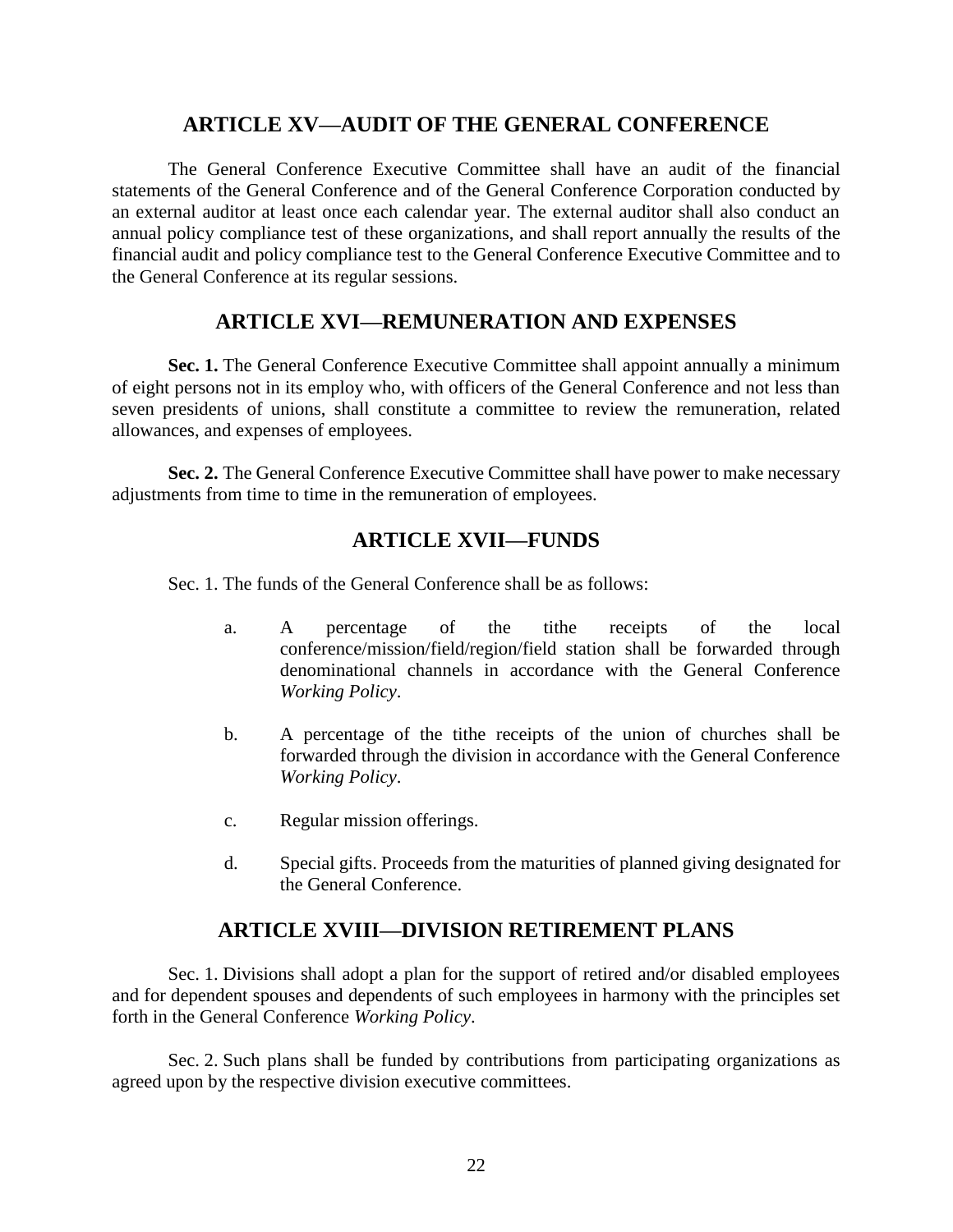#### **ARTICLE XIX—APPROPRIATIONS**

Sec. 1. The General Conference Executive Committee shall make its regular appropriations to the world field at Annual Councils. These appropriations are to be based on budget requests from the fields.

**Sec. 2.** Appropriations shall be made subject to the receipt of the full amount of funds estimated in the General Conference budget. In case of a shortage, the distribution shall usually be on a pro rata basis to all the interests represented in the budget.

**Sec. 3.** Appropriations for major projects shall be held in trust for the purpose for which the appropriation was designated. In case the project is abandoned, the funds shall revert to the General Conference. Other funds appropriated to divisions shall be administered by the respective division executive committees.

**Sec. 4.** All funds raised in divisions, except the regular funds belonging to the General Conference as indicated under Article XVII, shall be used for the advancement of the work for which they were raised and are to be administered by the respective church entity in harmony with denominational policy.

**Sec. 5.** To the extent permitted by law, General Conference funds in all the world shall be made available to meet the annual appropriations of the General Conference.

## **ARTICLE XX—FINANCE**

**Sec. 1.** To provide a working fund for regular operations and to protect against a possible financial emergency or depression, the General Conference shall maintain an amount of working capital as defined and specified in the General Conference *Working Policy*.

**Sec. 2.** The General Conference Executive Committee, acting through its legal agency, the General Conference Corporation, shall have power to make annuity contracts; but all moneys obtained in this way shall be invested in securities and not be made available for appropriations until the annuity contracts have matured.

**Sec. 3.** The tithes and mission offerings received by the General Conference shall be appropriated for the work of the Seventh-day Adventist denomination. It shall not be within the prerogative, therefore, of the General Conference Executive Committee, the General Conference Treasury, nor of any agent or agency of the denomination to lend these funds to private individuals, to endorse notes, sign bonds or other securities, or in any other way to divert the funds of the General Conference from their intended purpose.

**Sec. 4.** The basis for computing goals and per capita funds shall be the membership on June 30 of the preceding year as officially recorded by the General Conference Office of Archives, Statistics, and Research.